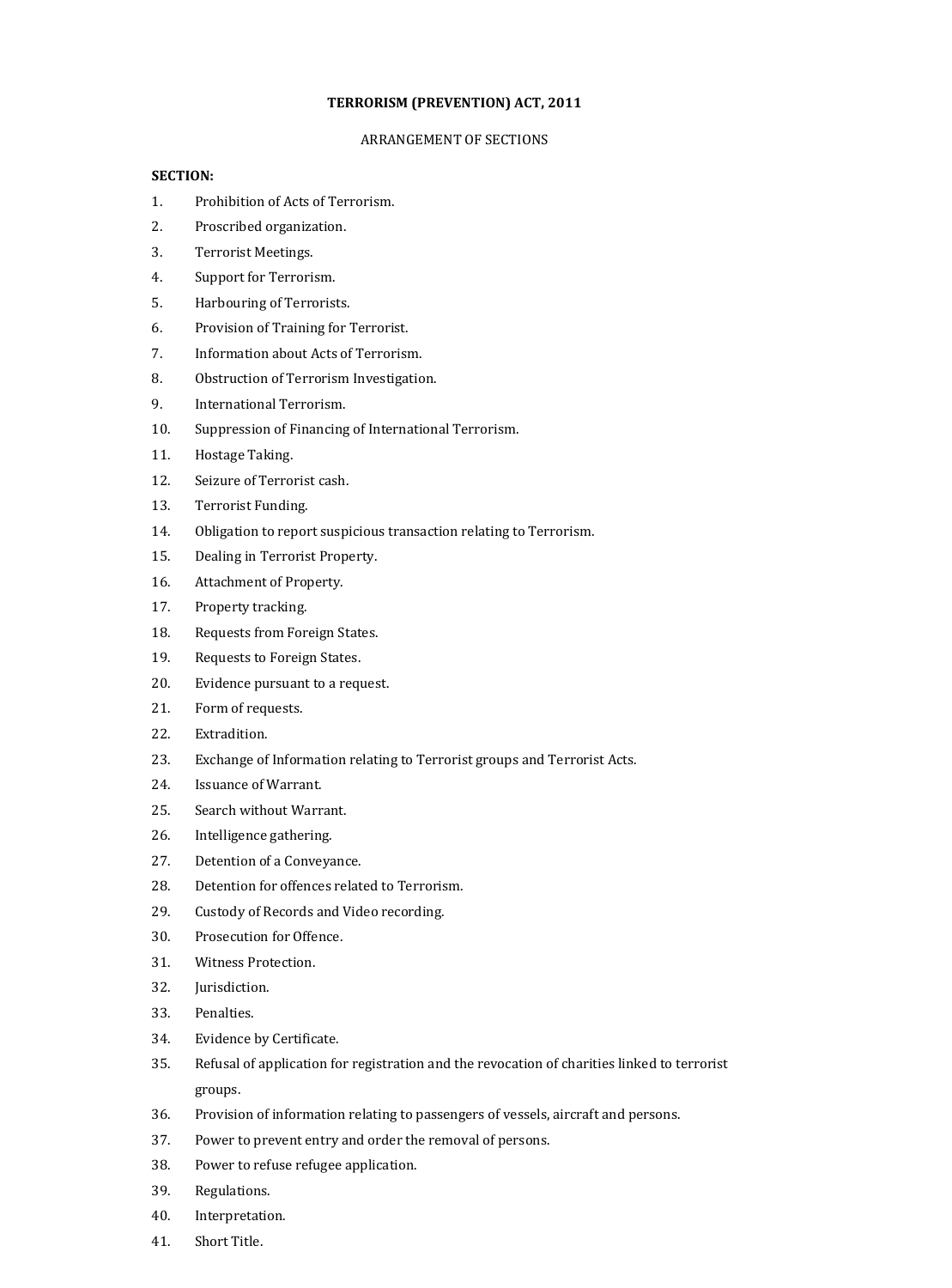## **TERRORISM (PREVENTION) ACT, 2011 ACT No. 10** AN ACT TO MAKE PROVISIONS FOR AND ABOUT OFFENCES RELATING TO CONDUCT CARRIED OUT OR PURPOSES CONNECTED WITH TERRORISM.

Commencement

[3rd Day of June, 2011]

ENACTED by the National Assembly of the Federal Republic of Nigeria—

PART I—ACTS OF TERRORISM AND RELATED OFFENCES

#### **1. Prohibition of Acts of Terrorism.**

(1) A person who knowingly—

*(a)* does, attempts or threatens to do an act preparatory to or in furtherance of an act of terrorism;

*(b)* commits to do anything that is reasonably necessary to promote an act of terrorism; or

*(c)* assists or facilitates the activities of persons engaged in an act of terrorism, commits an offence under this Act.

(2) In this section, "act of terrorism" means an act which is deliberately done with malice, aforethought and which:

*(a)* may seriously harm or damage a country or an international organization;

*(b)* is intended or can reasonably be regarded as having been intended to—

*(i)*unduly compel a government or international organization to perform or abstain from performing any act;

*(ii)*seriously intimidate a population;

*(iii)*seriously destabilize or destroy the fundamental political, constitutional, economic or social structures of a country or an international organization; or

*(iv)*otherwise influence such government or international organization by intimidation or coercion; and

*(c)* involves or causes, as the case may be—

*(i)*an attack upon a person's life which may cause serious bodily harm or death;

*(ii)*kidnapping of a person;

*(iii)* destruction to a Government or public facility, a transport system, an infrastructure facility, including an information system, a fixed platform located on the continental shelf, a public place or private property, likely to endanger human life or result in major economic loss;

*(iv)*the seizure of an aircraft, ship or other means of public or goods transport and diversion or the use of such means of transportation for any of the purposes in paragraph *(b)(iv)* of this subsection ; \*

*(v)* the manufacture, possession, acquisition, transport, supply or use of weapons, explosives or of nuclear, biological or chemical weapons, as well as research into, and development of biological and chemical weapons without lawful authority ;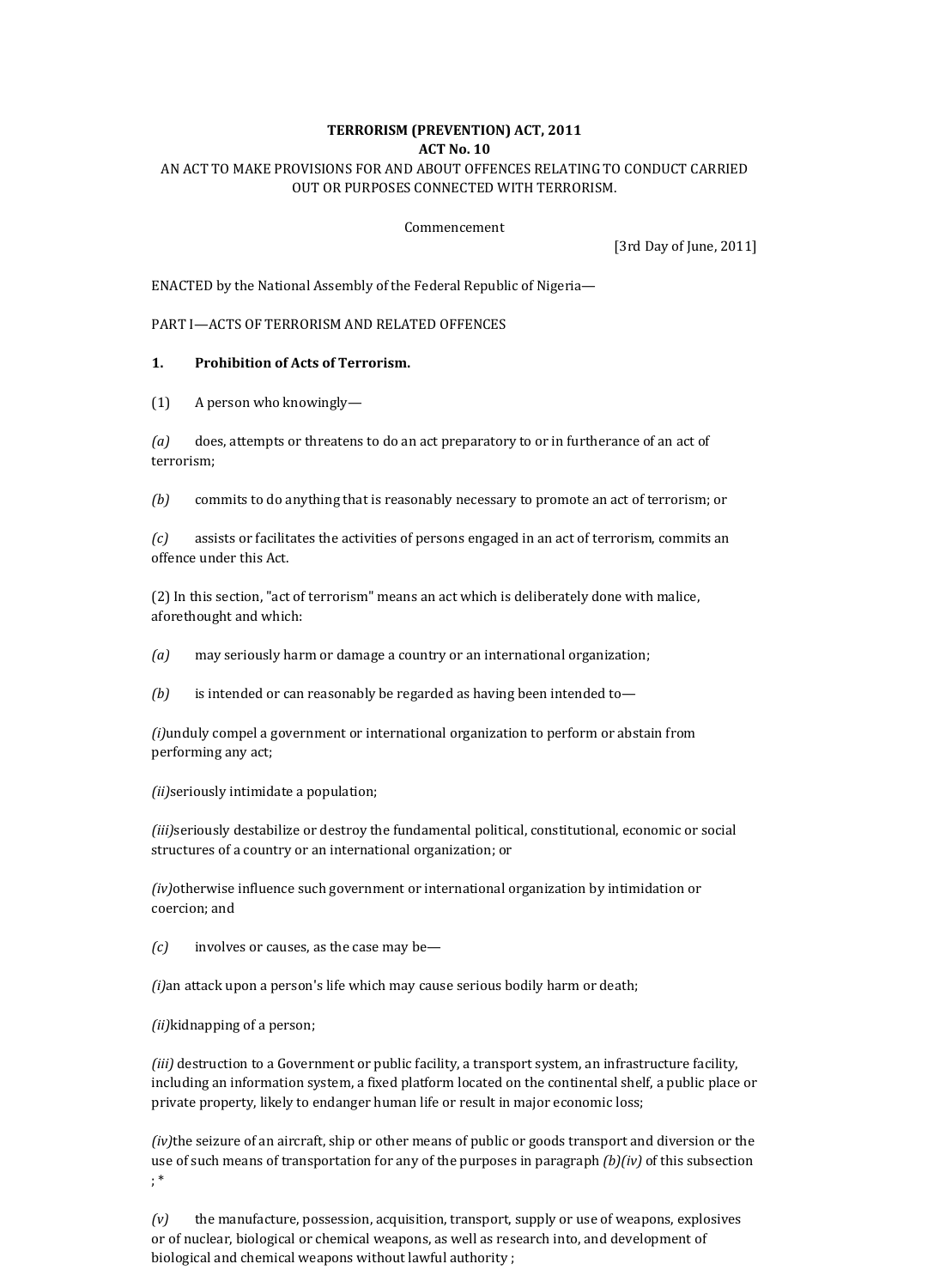*(vi)* the release of dangerous substance or causing of fire, explosions or floods, the effect of which is to endanger human life;

(vii) interference with or disruption of the supply of water, power or any other fundamental natural resource, the effect of which is to endanger human life ;

*(d)* an act or omission in or outside Nigeria which constitutes an office within the scope of a counter terrorism protocols and conventions duly ratified by Nigeria.

(3) An act which disrupts a service but is committed in pursuance of a protest. However, demonstration or stoppage of work is not a terrorist act within the meaning of this definition provided that the act is not intended to result in any harm referred to in subsection (2) *(b)(i)*, *(ii)* or *(iv)* of this section.

## **2. Proscribed Organisation.**

(1). Where two or more persons associate for the purpose of or wherean organization engages in—

*(a)* Participating or collaborating in an act of terrorism;

*(b)* promoting, encouraging or exhorting others to commit an act of terrorism; or

*(c)* setting up or pursuing acts of terrorism, the judge in Chambers may on an application made by the Attorney General, National Security Adviser or Inspector General of Police on the approval of the President; declare any entity to be a proscribed organization and the notice should be published in official gazette.

(2) An order made under sub-section (1) of this section shall be published in the official gazette, in two National newspapers and at such other places as the judge in Chambers may determine.

(3) A publication made under sub-section (2) of this section shall contain such relevant particulars as the judge in Chambers may specify:

*(i)*a person who belongs or professes to belong to a proscribed organization commits an offence under this Act and shall on conviction be liable to imprisonment for a maximum term of 20 years;

*(ii)*for the avoidance of doubts, political parties should not be regarded as proscribed organizations and nobody should be treated as such because of his or her political beliefs.

(4) It is a defence for a person charged under sub-section (3) of this section to prove that the organization had not been declared a proscribed organization at the time the person charged became or began to profess to be a member of the organization and that he has not taken part in the activities of the organization at any time after it has been declared to be proscribed organization.

(5) The Attorney General upon the approval of the President may withdraw the order if satisfied that such proscribed organization has ceased to engage in an act of terrorism—

*(a)* the proscribed organization or person affected by the order made an application on notice; and

*(b)* he is satisfied that a proscribed organization has ceased to engage in the acts specified in sub-section (1) of this section and that there is no likelihood of the organization engaging in such acts in the future and shall be published in the official gazette.

## **3. Terrorist meetings.**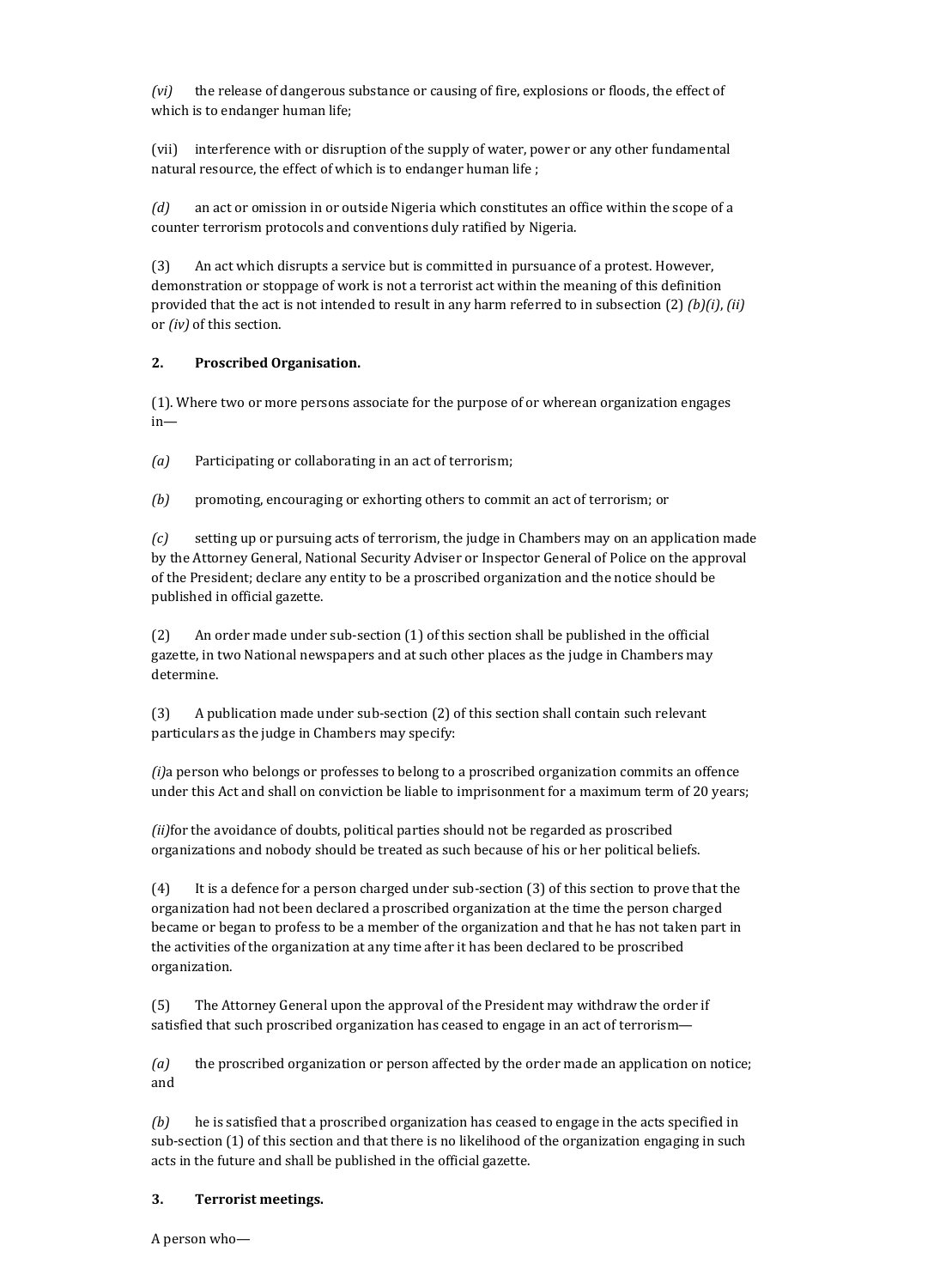*(a)* arranges, manages or assists in arranging or managing or participates meetings in a meeting or an activity which he knows is connected with an act of terrorism;

*(b)* provides logistics, equipment or facilities for a meeting, or an activity which he knows is connected with an act of terrorism ; or

*(c)* attends a meeting, which he knows is to support a proscribed organization, or to further the objectives of a proscribed organization, commits an offence under this Act and shall on conviction be liable to imprisonment for a maximum term of 10 years.

## **4. Support for Terrorism**

(1) A person who knowingly, in any manner, solicits or renderssupport for—

*(a)* an act of terrorism; or

*(b)* a proscribed organisation or an internationally suspected terrorist group, an offence under this Act and shall on conviction be liable to imprisonment for a maximum term of 20 years.

(2) without prejudice to sub-section (2) of this section, where death results from any terrorist act, the penalty shall be death sentence.

(3) For the purposes of sub-section (1) of this section, "support" includes—

*(a)* incitement to commit a terrorist act;

*(b)* offer of material assistance, weapons, including biological, chemical or nuclear weapons, explosives, training, transportation, false documentation or identification;

*(c)* offer or provision of moral assistance, including invitation to adhere to a proscribed organization; and

*(d)* the provision of, or making available, such financial or other related services as may be prescribed in this act.

## **5. Habouring of Terrorists**

A person whether or not in the armed services who harbours, concealsor causes to be harboured or concealed, a person whom he knew to havecommitted, or to have been convicted of an act of terrorism or against whomhe knew that a warrant of arrest or imprisonment for such an act had beenissued commits an offence under that Act and shall on conviction be liable toimprisonment for a maximum term of 10 years.

**6. Provision of training for terrorist.**

Any person who, knowingly agrees to provide training orinstruction—

*(a)* in the making or use of any explosive or other lethal device; or

*(b)* in carrying out a terrorist act, to a member of a terrorist group or a person engaging in, or preparing to engage in the commission of a terrorist act, commits an offence and shall on conviction, be liable to imprisonment for a maximum term of 10 years.

## **7. Information about acts of terrorism.**

(1) Subject to sub-sections (2) and (3) of this section, where a personhas information which he knows or believes to be of material assistance in—

*(a)* preventing the commission by another person or an organization of an act of terrorism; or

*(b)* securing the apprehension, prosecution or conviction of another person for an offence under this Act,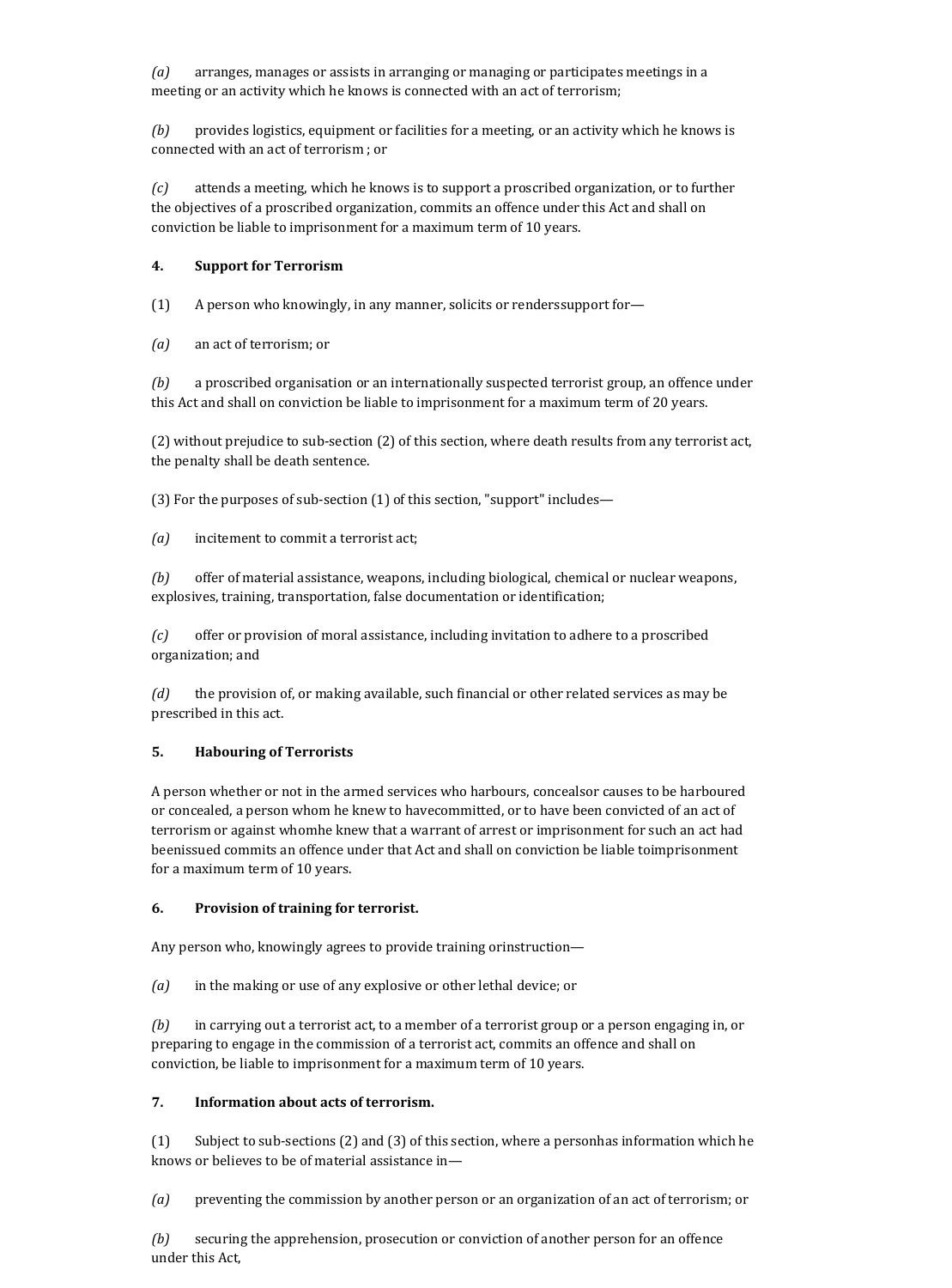and that person fails to disclose to a law enforcement officer the information as soon as reasonably practicable; he commits an offence under this Act and shall on conviction be liable to imprisonment for a maximum term of 10 years.

(2) It shall be a defence for a person charged under subsection (1) of this section to prove that he has reasonable excuse for not making the disclosure.

(3) Sub-section (1) of this section does not require disclosure by a legal practitioner of any information, belief or suspicion based on any other information, which he obtained in privileged circumstances.

(4) For the purpose of sub-section (3) of this section, aninformation is obtained by a legal practitioner in privileged circumstances where it is disclosed to him by—

*(a)* his client in connection with the provision of legal advice, not being a disclosure with view to furthering a criminal purpose; or

*(b)* any person for the purpose of actual or contemplated legal proceeding, and not with a view to furthering a criminal purpose.

#### **8. Obstruction of terrorism investigation.**

(1) A person who—

*(a)* discloses to another anything which is likely to prejudice a terrorist investigation; or

*(b)* interferes with material which is likely to be relevant to a terrorist investigation, Commits an offence under this Act and shall on conviction be liable to imprisonment for a maximum term of 10 years.

(2) It is a defence for person charged with an offence under subsection (1) of this section to prove that he—

*(a)* did not know and had no reasonable cause to suspect that the disclosure was likely to affect a terrorist investigation; or

*(b)* had a reasonable excuse for the disclosure or interference.

(3) Sub-section (1) of this section does not apply to a disclosure which is made by a legal practitioner to—

*(a)* his client in connection with the provision of legal advice, not being a disclosure with a view to furthering a criminal purpose; or

*(b)* any person for the purpose of actual or contemplated legal proceedings, and not with a view to furthering a criminal purpose.

## **9. International terrorism.**

(1) The President may, on the recommendation of the NationalSecurity Adviser or Inspector General of Police declare a person to be asuspected international terrorist where he—

*(a)* reasonably suspects that the person:

*(i)* is or has been involved in the commission, preparation or instigation of acts of international terrorism;

*(ii)* is a member of, or belongs to an international terrorist group, or recognized as such under the provisions of this act.

*(iii)* has a link with an international terrorist group, and he reasonably believes that the person is a risk to national security;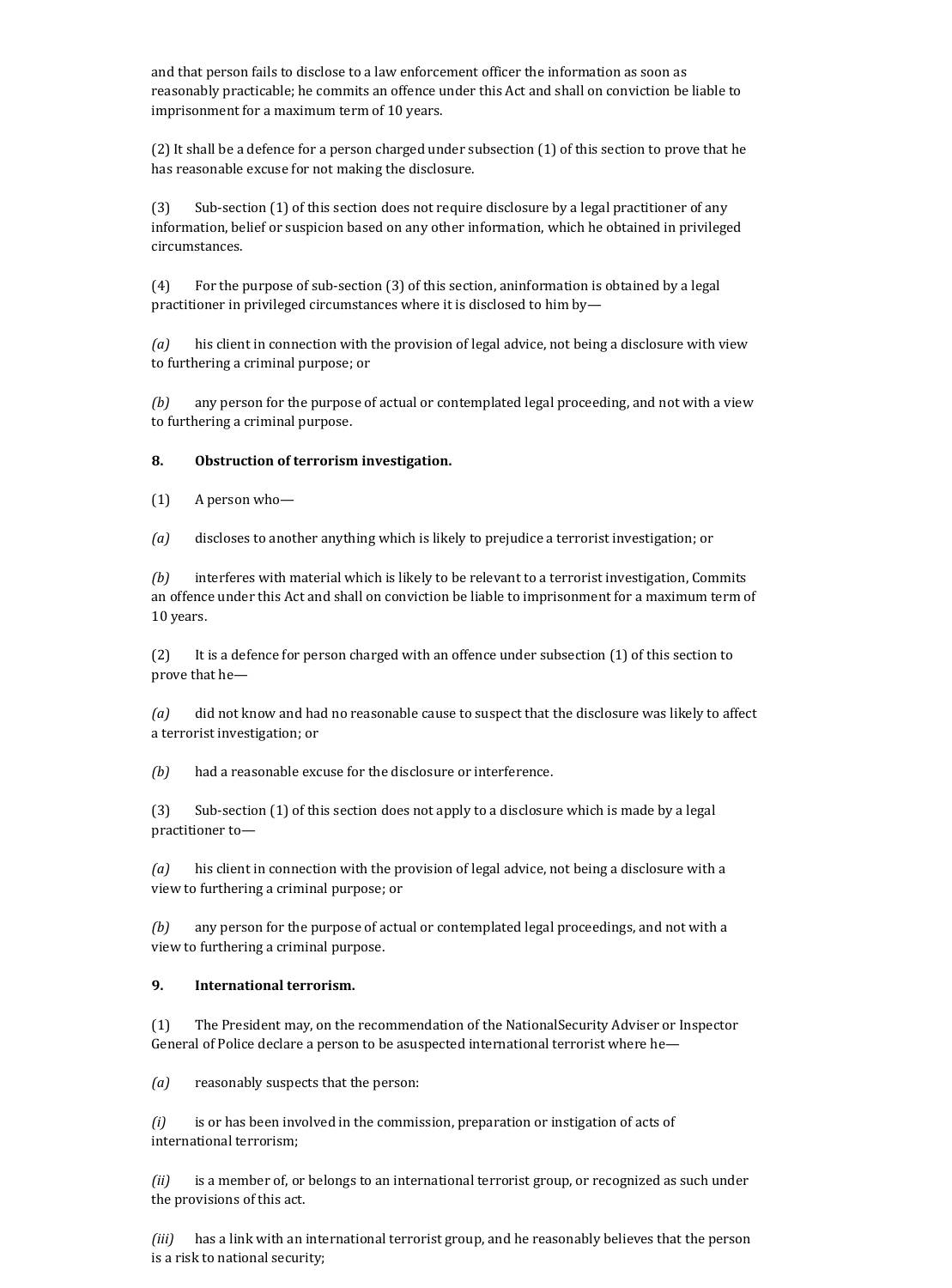*(b)* is listed as a person involved in terrorist acts in any resolution of the United Nations Security Council or in any instrument of the African Union and Economic Community of West African States ; and

*(c)* the person is considered as a person involved in terrorist acts by such State or other organisation as the President may approve.

(2) Where the President makes a declaration under sub-section (1) *(a)* of this section, he shall, in such manner as he considers appropriate, cause the person declared to be a suspected international terrorist to be notified as soon as is reasonably practicable.

(3) Where a person declared as a suspected international terrorist under sub-section (1) of this section possesses the Nigerian citizenship other than by birth, such a person may be deprived of his Nigerian citizenship in accordance with the Constitution of the Federal Republic of Nigeria.

(4) The President may, on the recommendation of the National Security Adviser or the Inspector General of Police, declare a group to be an International terrorist group if the group is:

*(a)* subject to the control or influence of persons outside Nigeria and the President reasonably suspects that it is involved in the commission, preparation or instigation of acts of international terrorism ;

*(b)* listed as a group or entity involved in terrorist acts in any resolution of the United Nations Security Council or in any instrument of the African Union and Economic Community of West African States ; or

*(c)* considered as a group or entity involved in terrorist acts by the competent authority of a foreign State.

(5) A reference in this Act to a proscribed organisation includes a reference to an international terrorist group, and, whenever applicable, to a suspected international terrorist.

(6) The Attorney-General of the Federation may, with respect to any suspected international terrorist or an international terrorist group, make regulations to provide:

*(a)* for the freezing of his or its funds, financial assets or other economic resources, including proceeds derived from property, owned or controlled directly or indirectly by him or it, by persons acting on his or its behalf or at his or its direction ;

*(b)* for the prevention of his or its entry into, or transit in, Nigeria ;

*(c)* for the prohibition of the direct or indirect supply, sale and transfer of arms, weapons, ammunitions, military vehicles and equipment, paramilitary equipment, spare parts and related material, technical advice, assistance or training related to military activities; or

*(d)* that any person who contravenes any regulation made under this subsection commits an offence and shall, on conviction, be liable to imprisonment for a maximum term of five years.

(7) The President shall give notice of a declaration made under sub¬sections (1) and (4) of this section in the Gazette and in such other manner as he deems fit.

(8) For the purpose of this section, "act of international terrorism" means an act of terrorism involving:

*(a)* a non-citizen;

*(b)* a person possessing dual citizenship as specified in sub-section (3) of this section; or

*(c)* groups or individuals whose terrorist activities are foreign

based or directed by the countries or groups outside Nigeria or whose activities transcend national boundaries.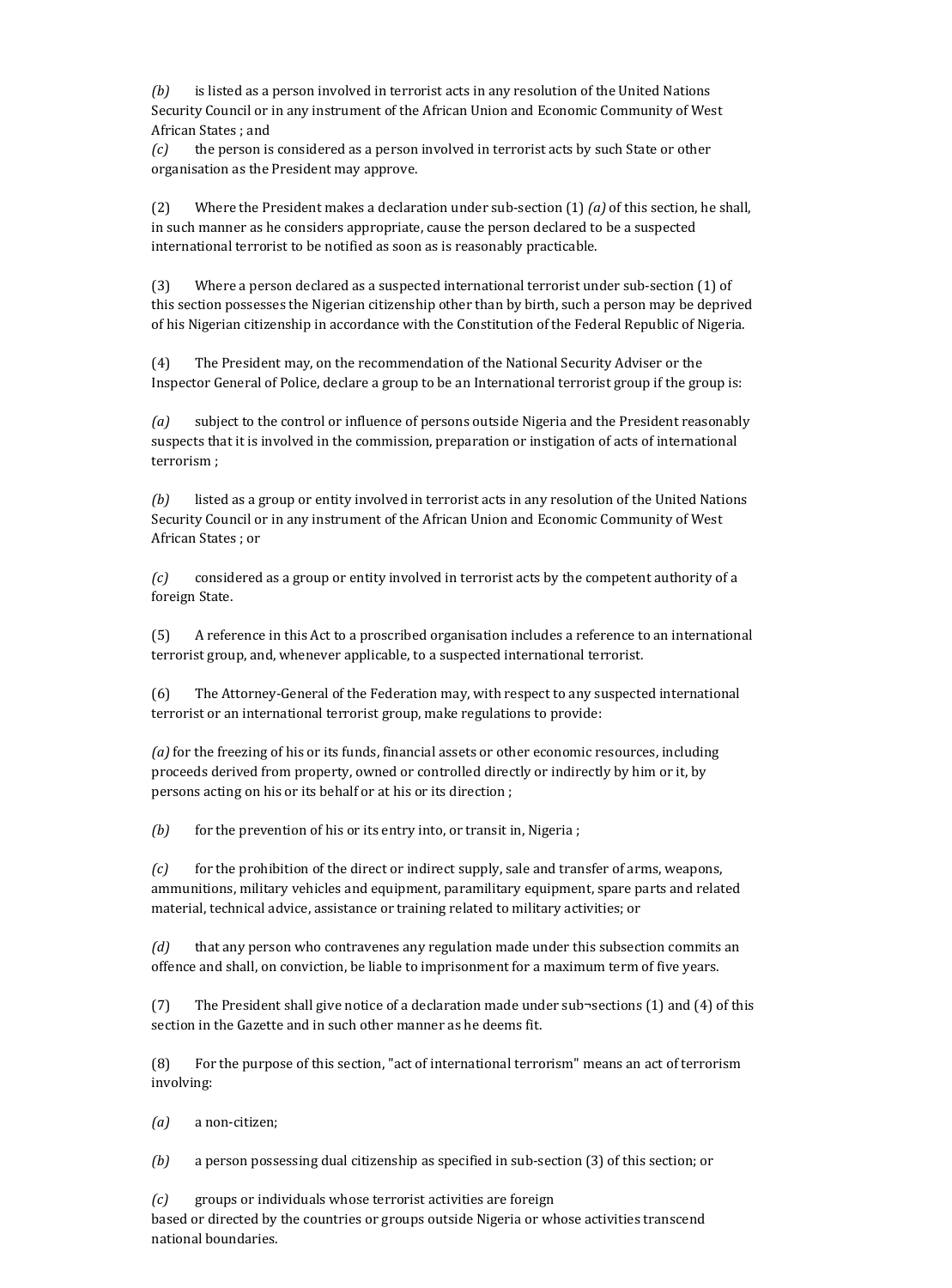## **10. Suppression of financing of International Terrorism.**

**(**1) A person who, directly or indirectly, provides or collects funds with the intention or knowledge that they will be used, in full or in part, in order to—

*(a)* commit an offence in breach of an enactment specified in the Schedule to this Act; or

## [Schedule]

*(b)* do any other act intended to cause death or serious bodily injury to a civilian or any other person not taking active part in the hostilities in a situation of armed conflict, when the purpose of such act, by its nature or context, is to intimidate a group of people or to compel a government or an international organization to do or abstain from doing any act, commits an offence under this Act and shall on conviction be liable to imprisonment for a maximum term of 10 years.

(2) For an act to constitute an offence under sub-section (1) of this section, it is not necessary that the funds were actually used to commit the said offence.

## **11. Hostage taking.**

(1) A person who knowingly—

*(a)* seizes, detains or attempts to seize or detain; or

*(b)* threatens to kill, injure or continue to detain another person in orderto compel a third party to do, abstain from doing any act or gives an explicitor implicit condition for the release of the hostage, commits an offenceunder this Act and shall on conviction be liable to imprisonment for amaximum term of 10 years.

(2) In this section, a "third party" means a State, an international governmental organization, a natural or legal person or a group of persons.

# PART II—TERRORIST FUNDS AND PROPERTY

## **12. Seizure of terrorist cash.**

**(**1) The National Security Adviser or the Inspector General of Police with the approval of the President may seize any cash where he has reasonable grounds to suspect that the cash—

*(a)* is intended to be used for the purposes of terrorism;

*(b)* belongs to, or is held on trust for, a proscribed organization; or

- *(c)* represents property obtained through acts of terrorism.
- (2) The National Security Adviser or the Inspector General of Police may seize the cash if:
- *(a)* the seizure is incidental to an arrest search; or

*(b)* The property is liable to forfeiture upon process issued by the courtfollowing an application made by the Attorney General, the NationalSecurity Adviser or the Inspector General of Police with the approval ofthe President.

(3) The National Security Adviser or the Inspector General of Police may exercise his powers under sub-section (1) of this section, whether or not any proceeding has been brought for an offence in connection with the terrorist cash.

(4) The judge in Chambers shall not make an order for seizure of the cash unless he is satisfied that there are reasonable grounds for suspecting that the cash.

*(a)* is intended to be used for the purposes of terrorism;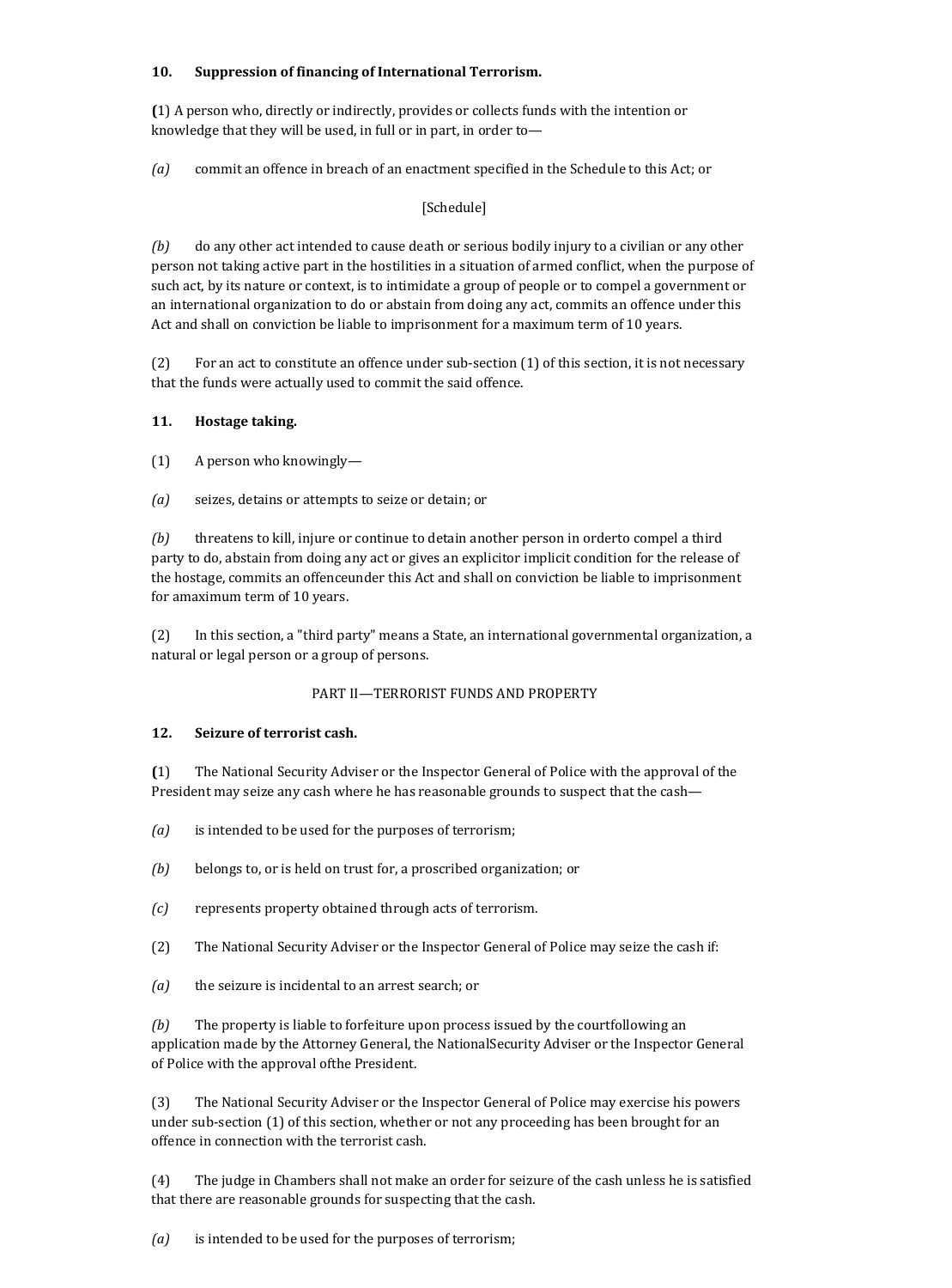*(b)* consists of resources of a proscribed organization; or

*(c)* is, or represents, a property obtained through terrorist activities.

(5) Subject to sub-section (8) of this section, any order made under sub-section (4) of this section shall remain valid for a period of 60 days by theJudge in Chambers until the production of the cash before the court in theproceedings against any person for an offence with which the cash is connected.

(6) The cash seized under this section shall be deposited in an escrow account by the officer who effected the seizure.

(7) The cash with the interest may be released to the owner by order of the Judge in chamber where:

*(a)* the conditions under sub-section (4) of this section are no longer met; or

- *(b)* the proceedings are not brought in connection with the cash seized.
- (8) For the purposes of this section, "cash" means:
- *(a)* Coins and notes in any currency;
- *(b)* Postal order;
- *(c)* Travelers' cheques;
- *(d)* Bankers' drafts;
- *(e)* Bearer bonds and bearer shares; or

*(f)* Such other monetary instruments as the Minister charged with the responsibility for Finance may, by regulations, specify.

## **13. Terrorist funding.**

A person who knowingly—

*(a)* solicits, receives, provides or possesses monetary or other property or;

*(b)* enters into or becomes involved in an arrangement as a result of which money or other property is made available, or is to be made available, for the purpose of terrorism or for a proscribed organization, commits an offence under this Act and shall on conviction be liable to imprisonment for a maximum term of 10 years.

## **14. Obligation to report suspicious transaction relating to terrorism.**

(1) A financial institution or designated non financial institutionshall, within a period not more than 72 hours, forward reports of suspicioustransactions relating to terrorism to the Financial Intelligence Unit whichshall process such information and forward it to the relevant law enforcementagency where they have sufficient reasons to suspect that the funds—

*(a)* are derived from legal or illegal sources but are intended to be used for any act of terrorism;

*(b)* are proceeds of a crime related to terrorist financing; or

*(c)* belong to a person, entity or organization considered as terrorist.

(2) A financial institution or designated non-financial institution is notliable for violation of the confidentiality rules for every lawful action takenin furtherance of its obligations under subsection  $(1)$  of this section.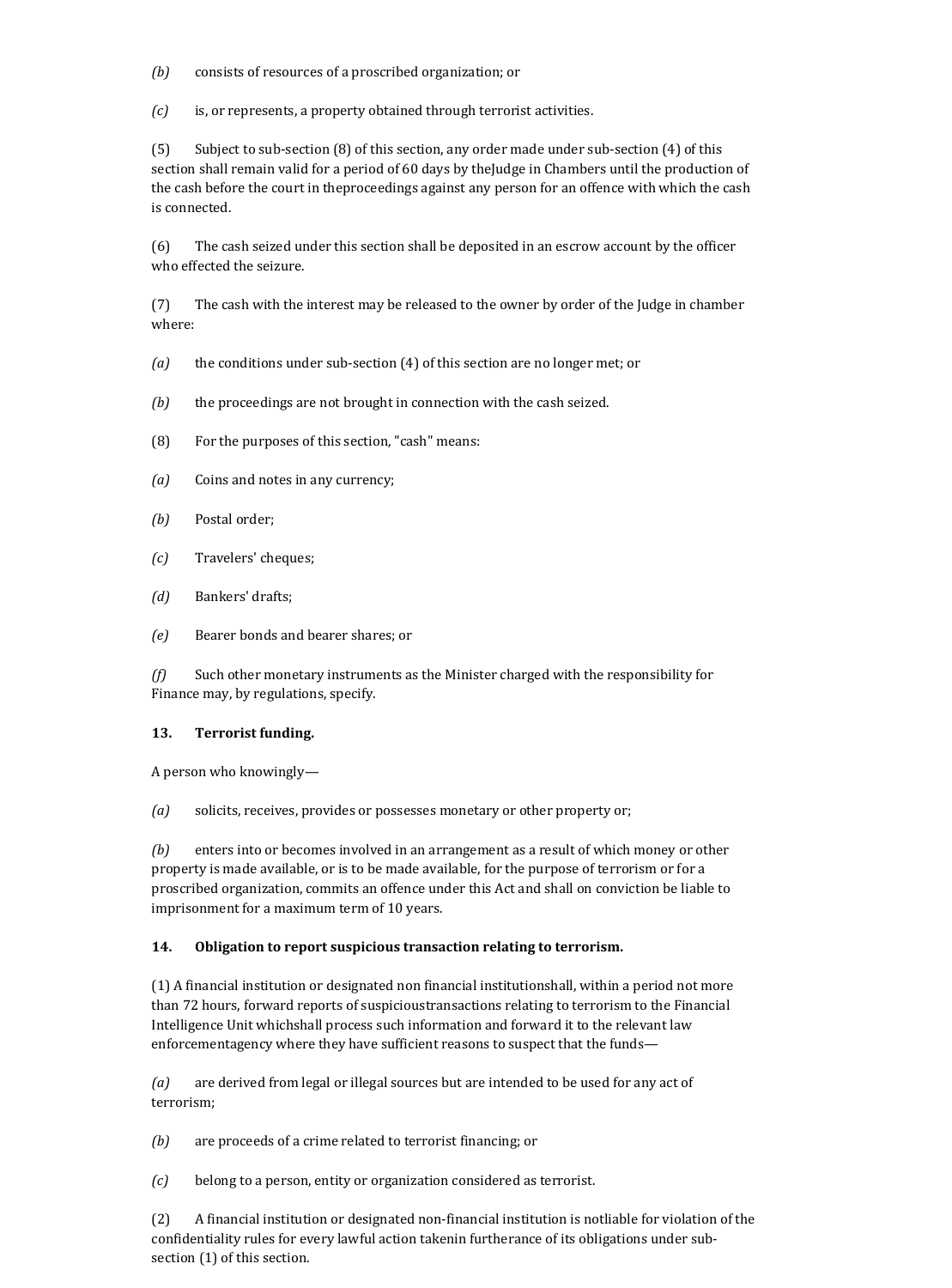(3) The details of a report sent by the institution or designated non-financial institution shall not be disclosed by the institution or any of their officers to any other person.

(4) A person who breaches of sub-section (3) of this section commits an offence under this Act and is liable on conviction to a minimum fine of N5,000,000.00 or a term of imprisonment not exceeding 5years.

(5) Where a breach of sub-section (1) of this section occurs and it is shown that the breach is not deliberate, the Financial Intelligence Unit shall impose such administrative sanctions as it may deem necessary.

(6) Where the institution continues with the breach, it shall, on conviction, be liable to a minimum fine of N5,000,000.00 or imprisonment for a maximum term of five years for the principal officers of the institution or the defaulting officer.

## **15. Dealing in terrorist property.**

(1) A person who enters into, or is involved in, an arrangementterrorist which facilitates the retention of or control by, or on behalf of, another person, of a terrorist property in any manner including—

*(a)* concealment;

*(b)* removal from the jurisdiction; or

*(c)* transfer to any other person, commits an offence under this Act and is liable on conviction to imprisonment for a maximum term of 10 years.

(2) It is a defence for a person charged under sub-section (1) of this section to prove that he did not know and had no reasonable cause to suspect that the arrangement is related to a terrorist property.

(3) Where a person is charged or about to be charged with an offence under this Act, the Attorney General of the Federation, the National Security Adviser or the Inspector General of Police may apply to a Judge in Chambers in the presence of the counsel to the suspect for a provisional order to attach all monies and other property belonging to, or held on behalf of, the suspect.

(4) An order made under sub-section (1) of this section may:

*(a)* prohibit a person from making money or property available to, or for the benefit of, the suspect; except in cases of critical need or ;

*(b)* provide for the granting of authority to make money or other property available to such persons and on such conditions as may be specified in the order; or

*(c)* require the suspect to provide information or produce such document as may be required or reasonably needed for an investigation under this Act; or

*(d)* include such other conditions as the Judge may impose.

The Judge in Chambers may appoint an official receiver or any other suitable person to manage the property of the suspect during the period of operation of an order made under this section.

(6) The National Security Adviser or Inspector General of Police shall:

*(a)* cause notice of the order to be published in the official Gazette and in two national newspapers; and

*(b)* give notice of the order to: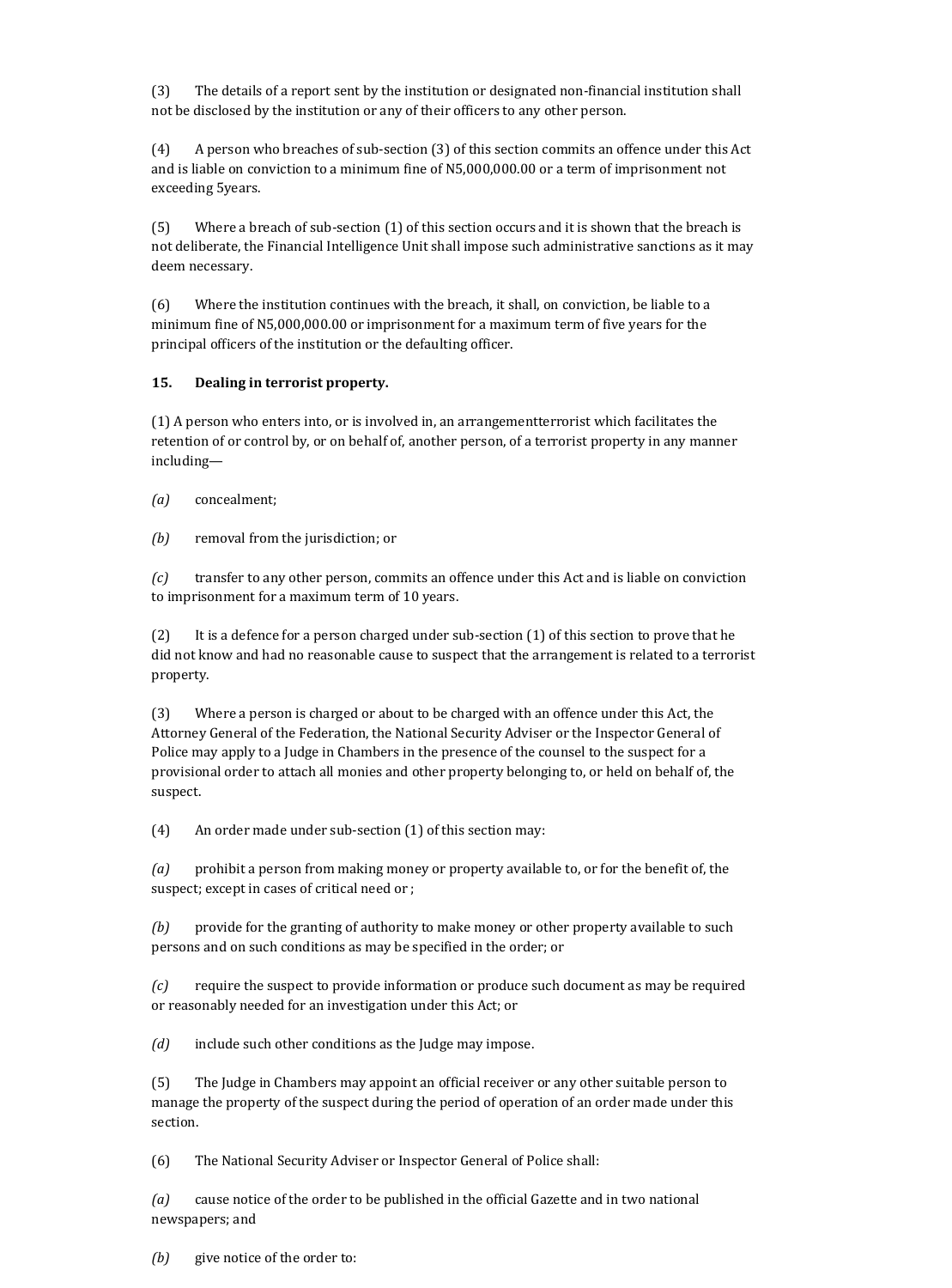*(i)* banks, financial institutions and cash dealers; or

*(ii)* any other person who may hold or be vested with property belonging to or held on behalf of the suspect.

(7) An order under this section shall remain in force until the determination of any charge or intended charge under sub-section (1) of this section and, in the event of a conviction, until an order for forfeiture is made by the court or proceedings relating thereto are concluded.

(8) Where an order under this section ceases to have effect, the National Security Adviser or the Inspector General of Police shall cause notice to be published in the official Gazette and two national daily newspapers.

(9) A payment, transfer, pledge or other disposition of property made in contravention of an order under this section shall be void.

(10) Where the National Security Adviser or the Inspector General ofPolice has reasonable grounds to suspect that a person has committed, iscommitting or is likely to commit an act of terrorism or is in possession ofterrorist property, he may, for the purposes of an investigation under this Act,apply to a judge in Chambers in the presence of the counsel for the accusedperson for an order compelling the suspect to deliver to him any documentrelevant to identifying, locating or quantifying any property belonging to, orin the possession or control of that person.

## **16. Attachment to property.**

(1) Where a person is charged or about to be charged with an Attachment offence under this Act, the State Security Service (SSS) may apply to a Judge in Chambers for a provisional order to attach all monies and other property belonging to, or held on behalf of the suspect.

(2) An order made under sub-section (1) may:

*(a)* prohibit a person from making money or property available to, or for the benefit of the suspect;

*(b)* provide for the granting of authority to make money or other property available to such persons and on such conditions as may be specified in the order;

*(c)* require the suspect to provide such information or produce such document as may be required or reasonably needed for an investigation under this Act; and

*(d)* include such other condition as the Judge may impose.

(3) The Judge in Chambers may, on the recommendation of the State Security Service (SSS), appoint an official receiver or any other suitable person to manage the property of the suspect during the period of operation of an Order made under this section.

(4) The State Security Service (SSS) shall:

*(a)* cause notice of the order to be published in the next issue of the Gazette and in two daily newspapers ;

*(b)* give notice of the order to—

*(i)*banks, financial institutions and cash dealers;

*(ii)*any other person who may hold or be vested with property belonging to or held on behalf of the suspect.

(5) An order under this section shall remain in force until the determination of any charge or intended charge under subsection (1) of this section and, in the event of a conviction, until an order for forfeiture is made by the Court or proceedings relating thereto are concluded.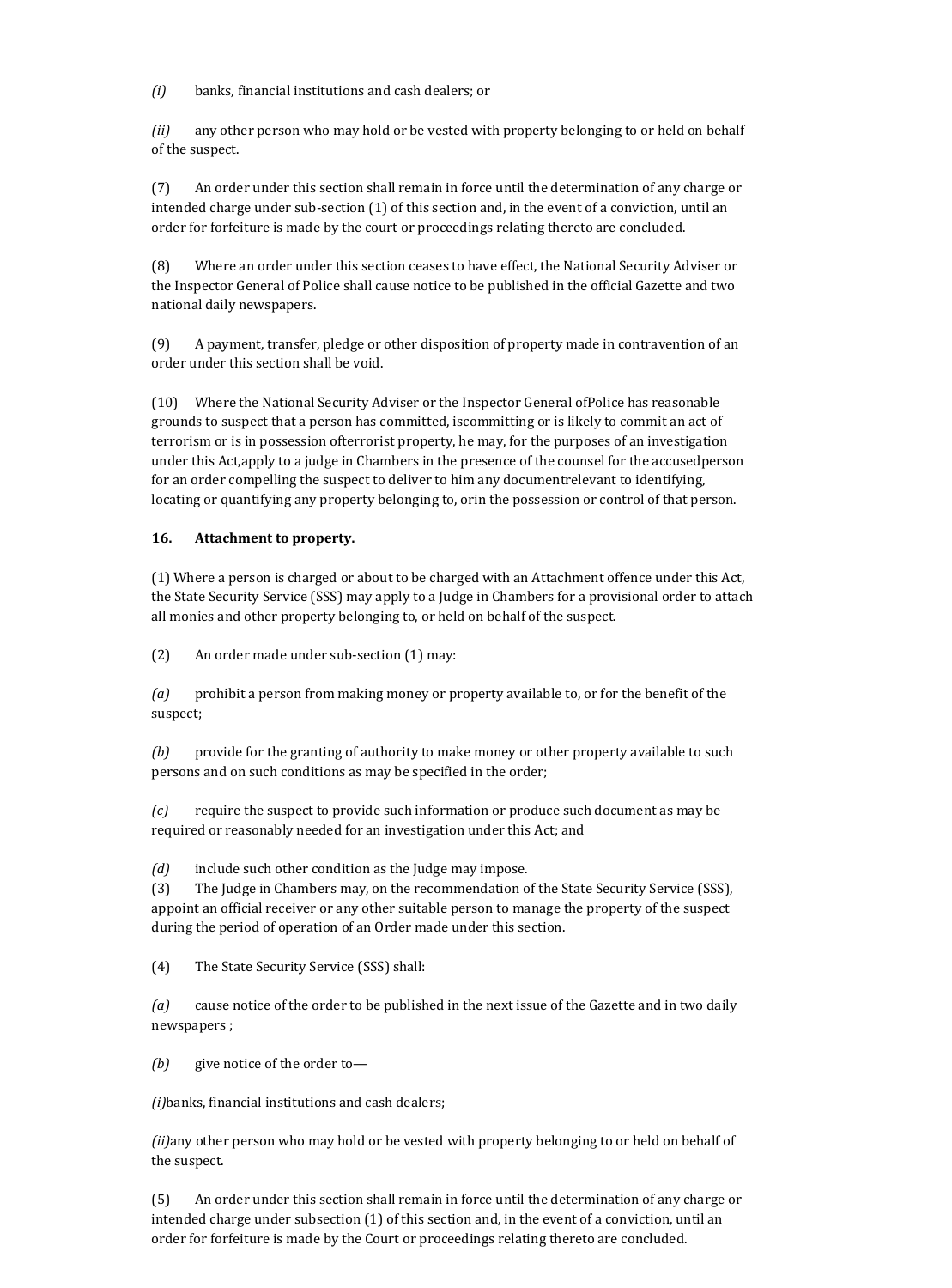(6) Where an order under this section ceases to have effect, the State Security Service (SSS) shall cause notice to be published in the Gazette and two daily newspapers.

(7) Any payment, transfer, pledge or other disposition of property made in contravention of an order under this section shall be void.

#### **17. Property tracking.**

(1) Where the State Security Service (SSS) has reasonable groundsto suspect that a person has committed, is committing or is likely to commit an act of terrorism or is in possession of terrorist property, it may, for the purposes of an investigation under this Act, apply to a Judge in Chambers for an order—

*(a)* compelling the suspect to deliver to him any document relevant to identifying, locating or quantifying any property belonging to, or in the possession or control of that person; and

*(b)* requiring a bank or any other financial institution, trustee, cash dealer or custodian, to produce to him all information and deliver to him all documents regarding any business transaction conducted by or on behalf of the suspect.

(2) Where a person fails to comply with, is delaying or is otherwise obstructing an order made under sub-section (1) *(a)* of this section, the Judge in Chambers may, upon information sworn to that effect by the State Security Service (SSS), authorise the State Security Service (SSS) or any officer authorised by it to enter any premises, including a bank or other financial institution and search the premises and remove any document for the purposes of executing such order.

#### PART III—MUTUAL ASSISTANCE AND EXTRADITION

#### **18. Request from foreign States.**

(1) Where a foreign state makes a request for assistance in the investigation or prosecution and even extradition where there is mutual treaty of an offence related to terrorism, after due consideration, the Attorney General may—

- *(a)* execute the request; or
- *(b)* inform the foreign State making the request of any reason for:

*(i)*not executing the requests, or

*(ii)*delaying the execution of the request.

(2) Where the Attorney-General decided to execute a request for assistance under sub-section (1) of this section, he shall apply to a judge in Chambers in the presence of counsel of any suspect for: *(a)* an order in writing for:

*(i)*a search and entry of specified premises, or

*(ii)*a search of any specified person, or

*(iii)*the removal of any relevant document or material.

*(b)* an attachment order;

*(c)* a property tracking order; or

*(d)* an order for freezing or forfeiture of property in such manner as may be prescribed by the judge in chambers.

(3) The Judge in Chambers may make an order under this section imposing such conditions as to payment of debts, sale, transfer or disposal of any property as he deems fit.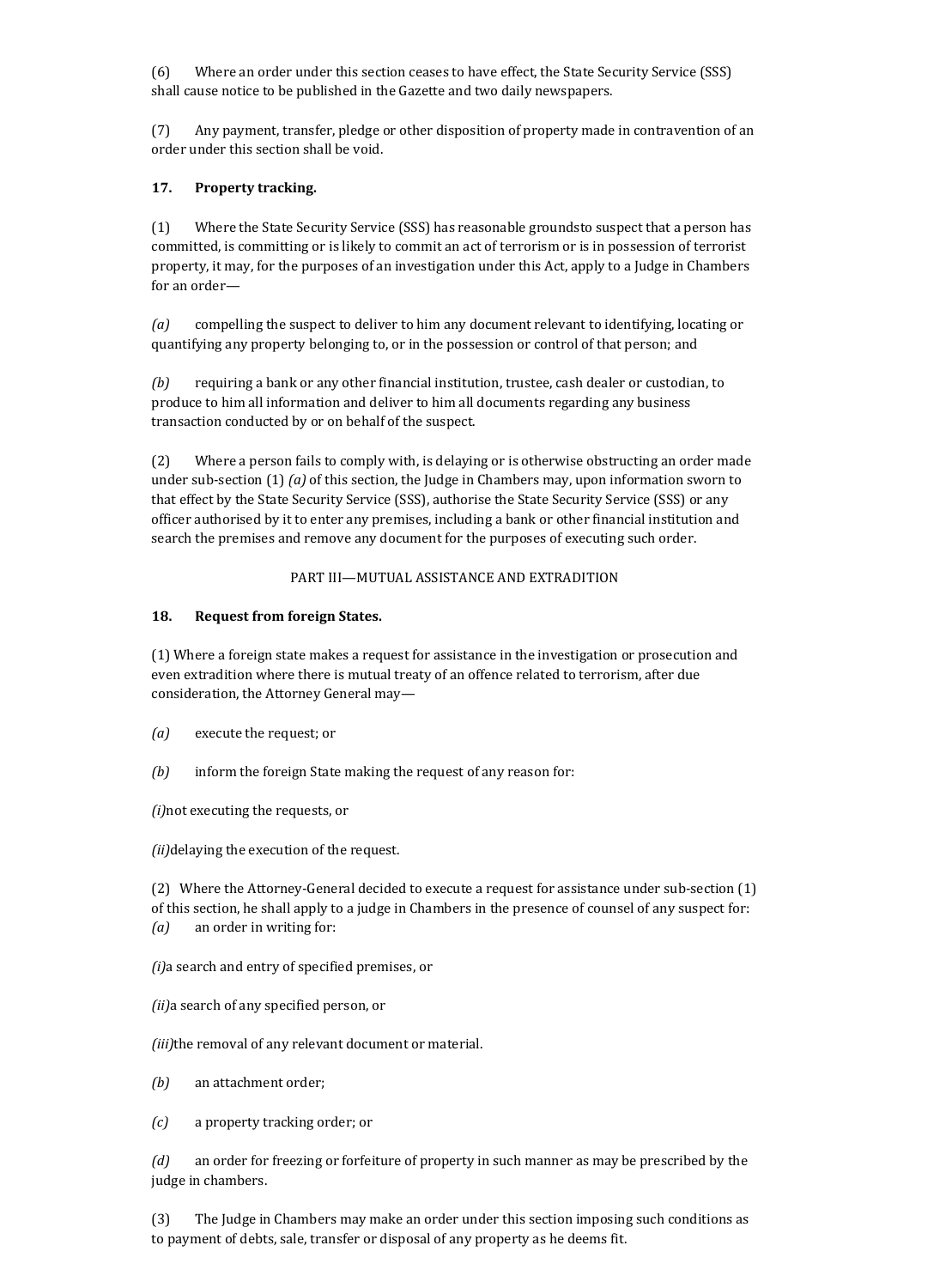## **19. Requests to foreign States.**

(1) The Attorney-General may make a request to any foreign State to extradite a suspect if there is mutual extradition treaty, and/or—

*(a)* to provide evidence or information relevant to an offence under this Act; or

*(b)* for the restraint end forfeiture of property located in that State and which is liable to be forfeited for being a terrorist property.

(2) The Attorney-General may, in respect of any proceeding for a offence under this Act, apply to a judge in Chambers for an order directed to any person resident in a foreign state to deliver himself or any document or material in his possession or under his control to the jurisdiction of the court or, subject to the approval of the foreign State for the purpose of giving evidence in relation to the proceedings.

# **20. Evidence pursuant to a request.**

(1) The evidence taken, pursuant to a request under section 18 of this Act, in any proceeding in a court of a foreign State, may if it is authenticated, be prima facie admissible in any proceeding to which such evidence relates :

Provided the circumstance and method of collecting evidence is normally acceptable to Nigeria.

(2) For the purpose of sub-section (1) of this section, a document is authenticated if it purports to be:

- *(a)* signed or certified by a judge or Magistrate of a foreign State; or
- *(b)* authenticated by the oath or affirmation of a witness; or
- *(c)* sealed with an official or public seal:

*(i)*of a Ministry or Department of the Government of the foreign State, or

*(ii)*in the case of a territory, protectorate or colony of the person administering the Government of the foreign territory, protectorate or colony or a person administering a department of that territory, protectorate or colony.

# **21. Form of requests.**

(1) A request under section 18 or 19 shall be in writing, dated and signed by or on behalf of the person making the request.

(2) The request may be transmitted by facsimile or any other electronic device or means.

(3) The request shall:

*(a)* confirm either that an investigation or prosecution is being conductedin respect of a suspected offence related to terrorism or that a person hasbeen convicted of an offence related to terrorism;

*(b)* state the ground on which a person is being investigated orprosecuted for an offence related to terrorism or detail of the convictionof the person;

*(c)* give sufficient particulars of the identity of the person;

*(d)* give particulars sufficient to identify any bank, financial institution, cash dealer or other person believed to have information documents or materials which may assist the investigation or prosecution ;

*(e)* be to obtain from a bank, financial institution, cash dealer or any other person any information, document or material which may assist the investigation or prosecution;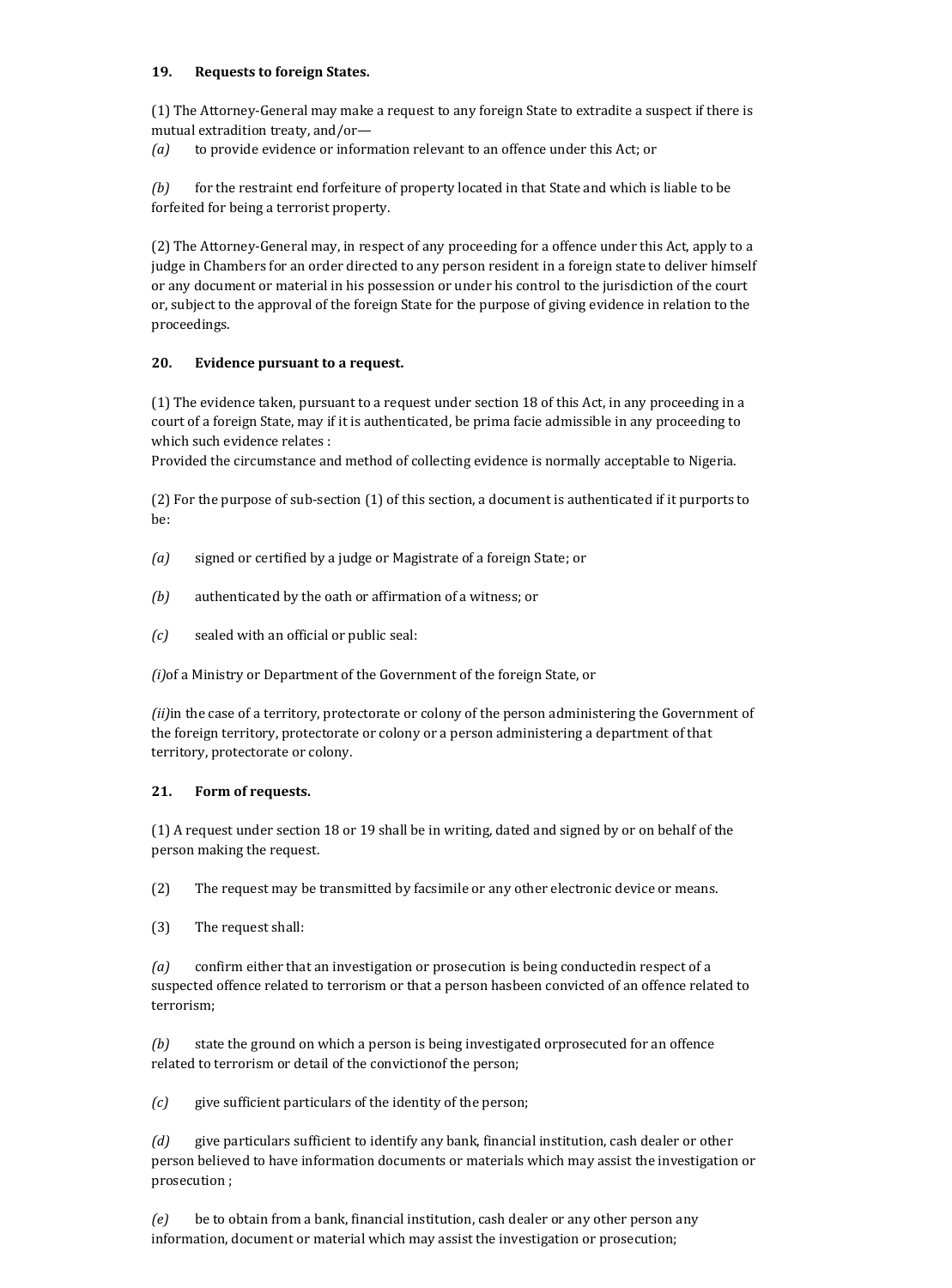*(f)* specify the manner in which, and to whom any, information, document or material obtained pursuant to the request is to be produced;

*(g)* state whether:

- *(i)* a freezing or forfeiture order is required, or
- *(ii)* the property to be the subject of such an order is identified; and
- *(h)* contain such other information as may assist theexecution of the request.

(4) A request shall not be invalidated for the purposes of this Act or any legal proceeding by failure to comply with sub-section (3) of this section where the Attorney-General is satisfied that there is sufficient complaint to enable him execute the request.

(5) Where the Anthony General considered it appropriate, either because an international arrangement so requires or permits or it is in the public interest, he may order that the whole or any part of the property forfeited under sections 18 and 19 of this Act, or the value thereof, be returned or remitted to the requesting State.

# **22. Extradition.**

Offences under section 1, 2, 3, 4, 5, 6, 10, 11, 13 and 14 of this Act Extradition, are considered to be an extradition crime for which extradition may be requested, granted or obtained under the Extradition Act.

## PART IV—INFORMATION SHARING, EXTRADICTION AND MUTUAL ASSISTANCE ON CRIMINAL MATERS

## **23. Exchange of information relating to terrorist groups and terrorist acts.**

(1)The Attorney-General, the National Security Adviser or the Inspector General of police may with the approval of the President, on a request made by the appropriate authority of a foreign state, disclose to that authority, any information in his possession or in the possession of any other government department or agency, relating to any of the following—

*(a)* the actions or movements of terrorist groups or persons suspected of involvement in the commission of terrorist acts;

*(b)* the use of forged or falsified travel papers by persons suspected of involvement in the commission of terrorist acts;

*(c)* traffic in explosives or other lethal devices or sensitive materials by terrorist groups or persons suspected of involvement in the commission of terrorist acts; and

*(d)* the use of communication technologies by terrorist groups. If the disclosure is not prohibited by the provision of any law and if, in the vie of the Attorney General, the National Security Adviser or the Inspector General of Police will not be prejudicial to national security or public safety.

# PART V—INVESTIGATION

# **24. Issuance of warrant.**

(1) The National Security Adviser or the Inspector General of Police may apply to the court for the issuance of a warrant for the purposes of terrorism investigation.

(2) The court may issue a warrant authorizing the National Security Adviser or the Inspector General of Police to:

*(a)* enter the premises specified in the warrant;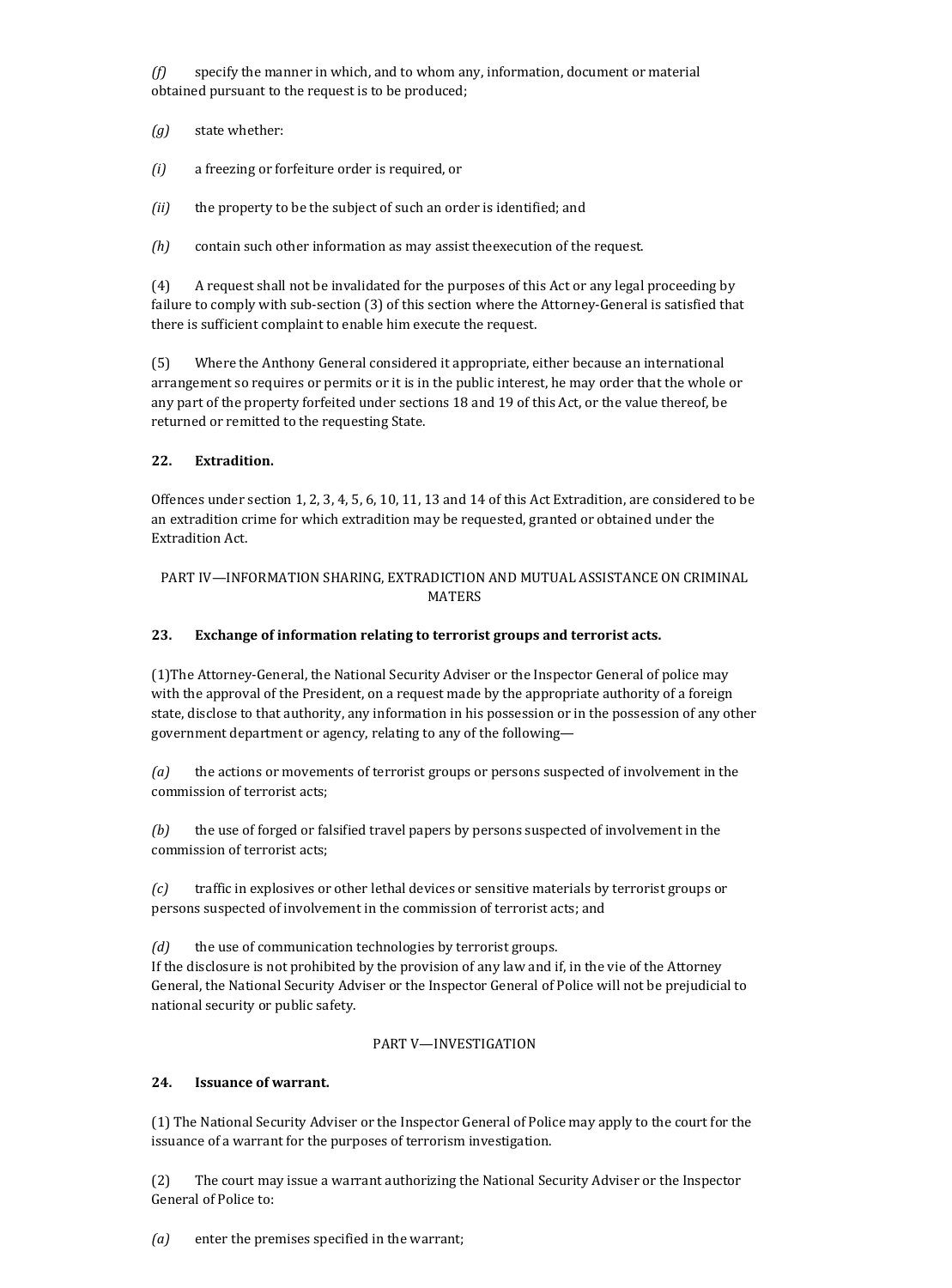*(b)* search the premises and any person found therein; and

*(c)* seize and retain any relevant material found therein.

(3) The court shall not issue a warrant under sub-section (2) of this section unless the court is satisfied that:

*(a)* the warrant is sought for the purpose of a terrorist investigation ; and

*(b)* there are reasonable grounds for believing that there is a material on the premises which may be relevant to the terrorist investigation.

## **25. Search without warrant.**

(1) Where, in a case of verifiable urgency, a communication with the Judge in Chambers to obtain a warrant would cause delay that may be prejudicial to the maintenance of public safety or order, the National Security Adviser or the Inspector General of Police may, without prejudice to the provisions of any other enactment or Act to seal up the premises while a search warrant is sought for and upon obtaining the order—

*(a)* enter and search the same premises or place;

*(b)* search any person or vehicle found on any premises or place which he is empowered to enter and search under paragraph *(a)* of this subsection;

*(c)* stop, board and search any vessel, aircraft or vehicle if he has reason to suspect that there is in it evidence of the commission or likelihood of commission of an offence under this Act;

*(d)* seize, remove and detain anything which is, or contains or appears to him to be or to contain or to be likely to contain evidence of the commission of an offence under this Act; or

*(e)* arrest, search and detain any person whom he reasonably suspects of having committed or likely to commit an offence under this Act.

(2) The National Security Adviser or the Inspector General of Police shall take and record, for the purposes of identification, the measurements, samples, photographs and fingerprint impressions of all persons who may, from time to time, be in lawful custody for any offence under this Act.

(3) The Judge in Chambers may, pursuant to an expert application, grant an order for the detention of a suspect under this Act for a period not exceeding 2 months.

(4) The Judge in Chambers may, pursuant to an exparte application, grant an order for the detention of a suspect under this Act for a period not exceeding 30 days.

(5) A person found on any premises or place or in any vessel, aircraft or vehicle may be detained by a law enforcement officer until the completion of the search under sub-section (1) of this section.

(6) A person found on any premises which is a subject of investigation or place or in any vessel, aircraft or vehicle which is suspected to be part of crime scene may be detained by a law enforcement officer until the completion of the search under sub-section (1) of this section.

(7) Where a seizure is effected under this section, a list of all the articles, documents and other matters seized shall be delivered to the:

*(a)* person on whom the search is made; or

*(b)* owner of the premises, place, vessel, aircraft or vehicle seized.

(8) Nothing in this section shall be construed as derogation from the lawful right of any person in defence of person or property.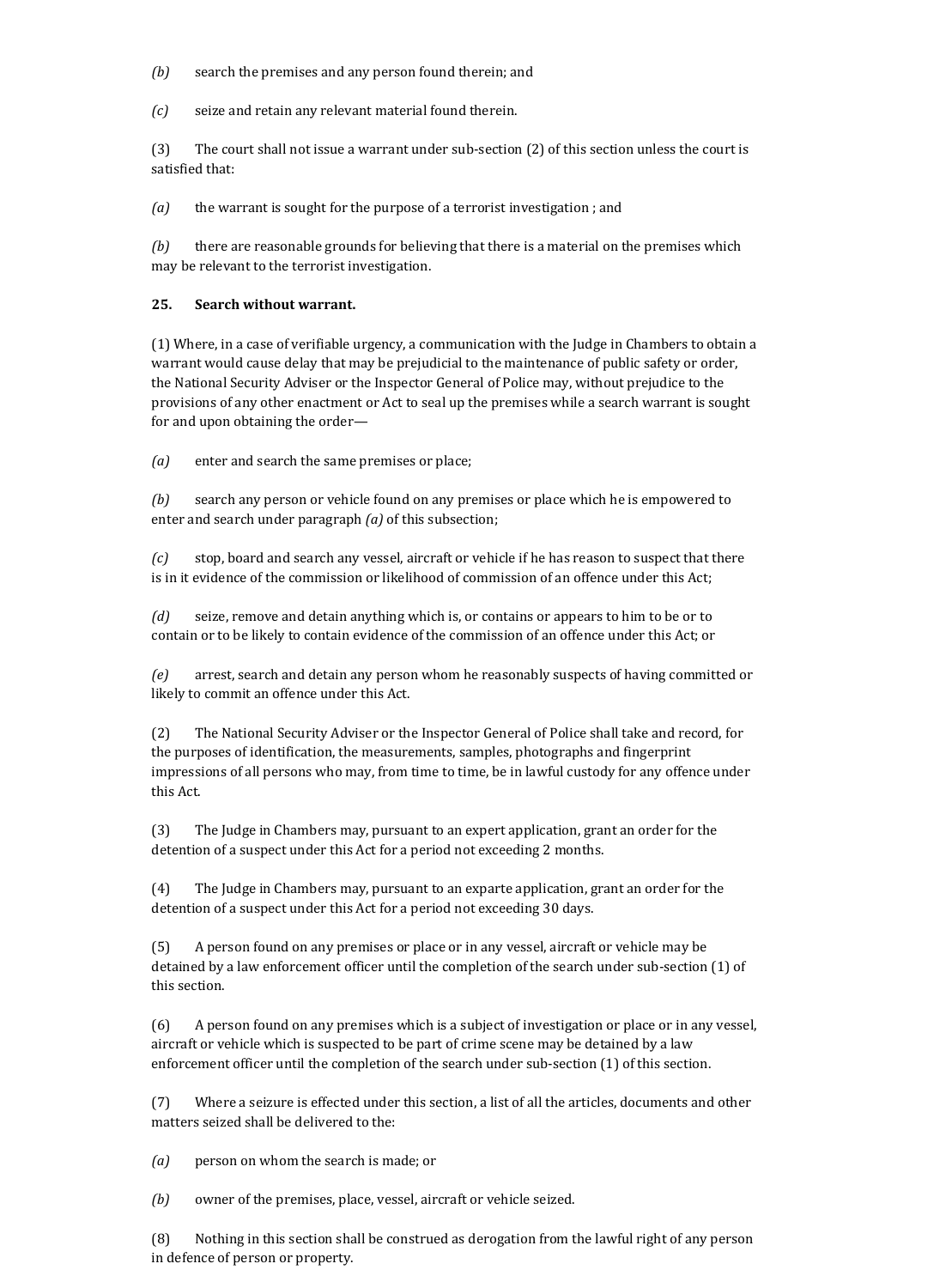(9) Nothing in this section shall be construed as derogation from the lawful right of any person in defence of their person or property.

## **26. Intelligence gathering.**

(1) Without prejudice to any other Act or enactment, the AttorneyGeneral of the Federation, the National Security Adviser or the InspectorGeneral of Police may, for the purposes of the prevention or detection ofoffences or the prosecution of offenders under this Act, give such directionsas appear to him to be necessary to any communication service provider.

(2) Before giving an approval under this section, the National Security Adviser or Inspector General of Police may consult with any communication service provider.

(3) A direction under this section shall specify the maximum period for which a communication service provider may be required to retain communications data.

## (4) In this section:

"communication service provider" means a person who pervades postal, information or communication services, including telecommunications service; and "data" means any information, generated, sent, received, or stored, that can be retrieved by electronic, magnetic, optical or any similar means.

## **27. Detention of a conveyance.**

(1) An authorized officer may issue a detention order in respect ofa conveyance if he is of the opinion that—

*(a)* a threat has been made to commit an act of violence against the conveyance or against any person or property on board the conveyance; or the conveyance is used for an act of illegality or intended to commit an offence under this act;

*(b)* an act of violence is likely to be committed against the conveyance or against any person or property on board the conveyance.

(2) Where the operator of a conveyance fails to comply with a detention order under sub-section (1) of this section, the authorized person may:

*(a)*enter or authorize any other person to enter the conveyance; or

*(b)*arrange for a person or thing to be removed from the conveyance.

(3) The authorized officer shall give written notice to the operator of the conveyance of any detention order issued under this section.

(4) Where the operator of a conveyance objects to a detention order, the Attorney General or the judge in chamber on the advice of the Attorney General may, after hearing the parties, confirm, vary or cancel the order.

(5) In this section "conveyance" means an aircraft, train, vehicle, vessel or any other mode of transportation.

(6) A person who:

*(a)* without reasonable excuse, fails to comply with the requirement of a detention order; or

*(b)* intentionally obstructs or hinders any persons acting in accordance with sub-section (2) of this section, commits an offence under this Act and shall on conviction be liable to a maximum fine of N1,000,000 or imprisonment for a maximum term of five years.

(7) For the purpose of this section, "an authorized officer" means the Head of an agency involved in an anti-terrorism initiative.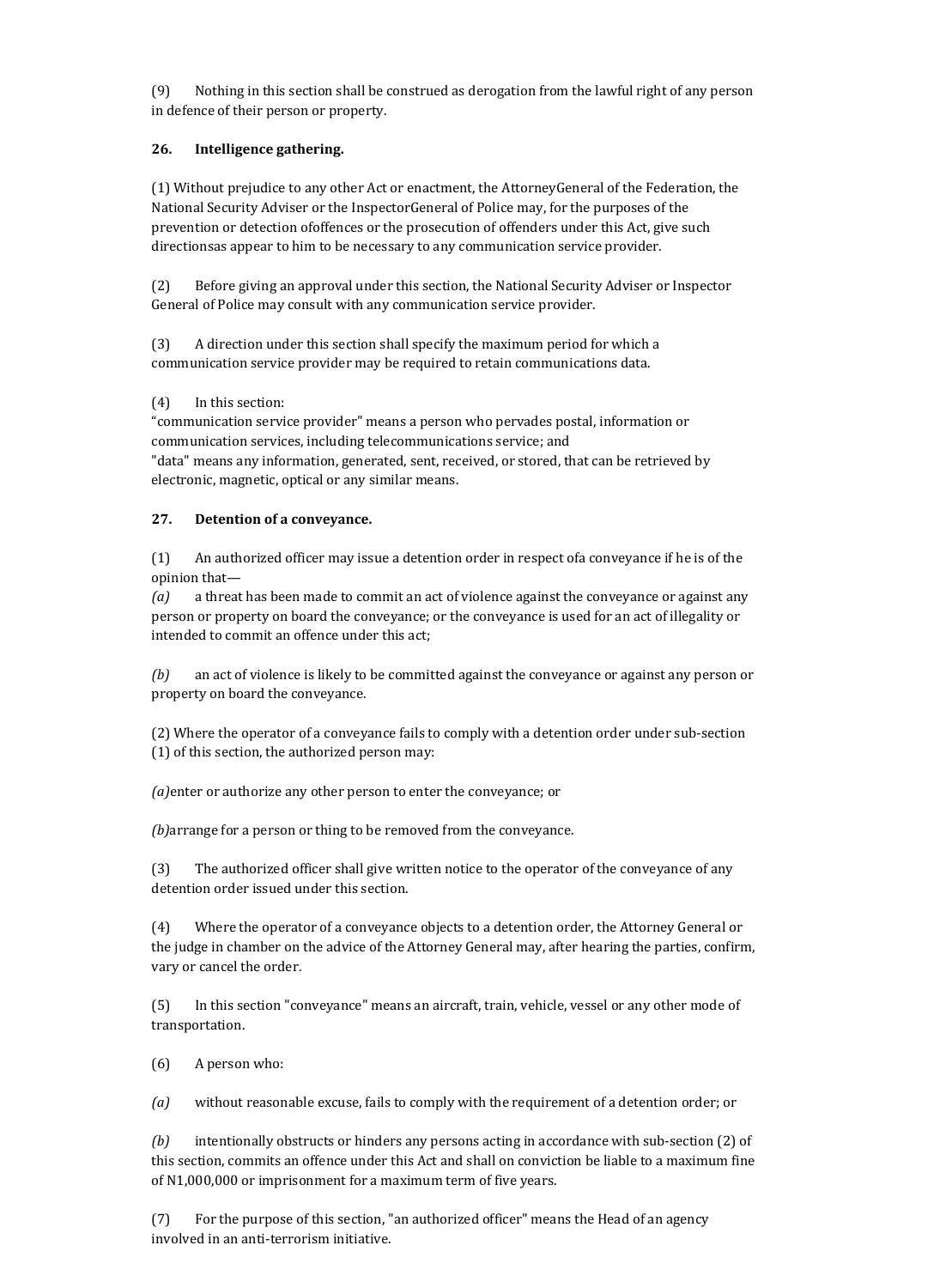## **28. Detention for offences related to terrorism.**

(1) Where a person is arrested under reasonable suspicion of having committed any offence under sections 1, 2, 3, 4, 5, 6, 9, 10, 11, 13 or 14, the National Security Adviser or Inspector General of Police or a delegated officer not below the rank of Chief Superintendent of Police or its equivalent may, subject to this section, direct that the person arrested be detained in a custody for a period not exceeding 24 hours from his arrest, without having access to any person other than his Medical Doctor and legal counsel of the detaining agency.

(2) A direction under sub-section (1) of this section shall not be made unless there are reasonable grounds to believe that giving access to any person other than the medical doctor specified in that subsection will—

*(a)* lead to interference with or harm to evidence connected with an offence under sections 1, 2, 3, 4, 5, 6, 9, 10, 11, 13, 14 or 25 (6) or to interference with or physical injury to other persons ;

*(b)* lead to the alerting of other persons suspected of having committed such an offence but not yet arrested for it; or

*(c)* hinder the tracking, search and seizure of terrorist property.

(3) As soon as direction is issued under sub-section (1) of this section, the person detained shall be informed that he may, if he so wishes, be examined by a medical officer.

## **29. Custody of records and video recording.**

(1) A custody record shall be kept in respect of a person detainedunder section 27 of this Act.

(2) A video recording shall be made and kept in respect of any person detained under section 25 of this Act.

(3) A video recording under this section shall be admissible in evidence.

(4) In this section, "video recording" includes the recording of visual images or sound by electronic? or other technological means.

## **PART VI—PROSECUTION**

## **30. Prosecution for offence.**

(1) Subject to the general powers of the Attorney General of theFederation to institute and undertake criminal proceedings on behalf of theFederal Government of Nigeria, he may delegate his power to any agencycharged with responsibility of terrorists investigation to institute criminalproceedings against any person in respect of offences categorized in this Act.

(2) For the purpose of consolidating criminal proceedings under sub-section (1) of this section, the law enforcement agencies shall collaborate and cooperate with the investigating agency in the investigation or prosecution of any offence relating to terrorism under this Act.

# **31. Witness protection.**

(1) The court may, on a motion by or on behalf of the prosecuting agency, protect a witness in any proceeding before it or its own motion where it is satisfied that the life of the witness is in danger and takes such measures as it deems fit to keep the identity and address of the witness secret.

(2) In particular, the measures which the court may take under sub-section (1) of this section may include the holding of the proceedings at a place to be decided by the court:

*(a)* the holding of the proceedings at a place to be decided by thecourt;

*(b)* avoidance of the mention of the name and address of the witness in its orders, judgments or records of the case accessible to the public; and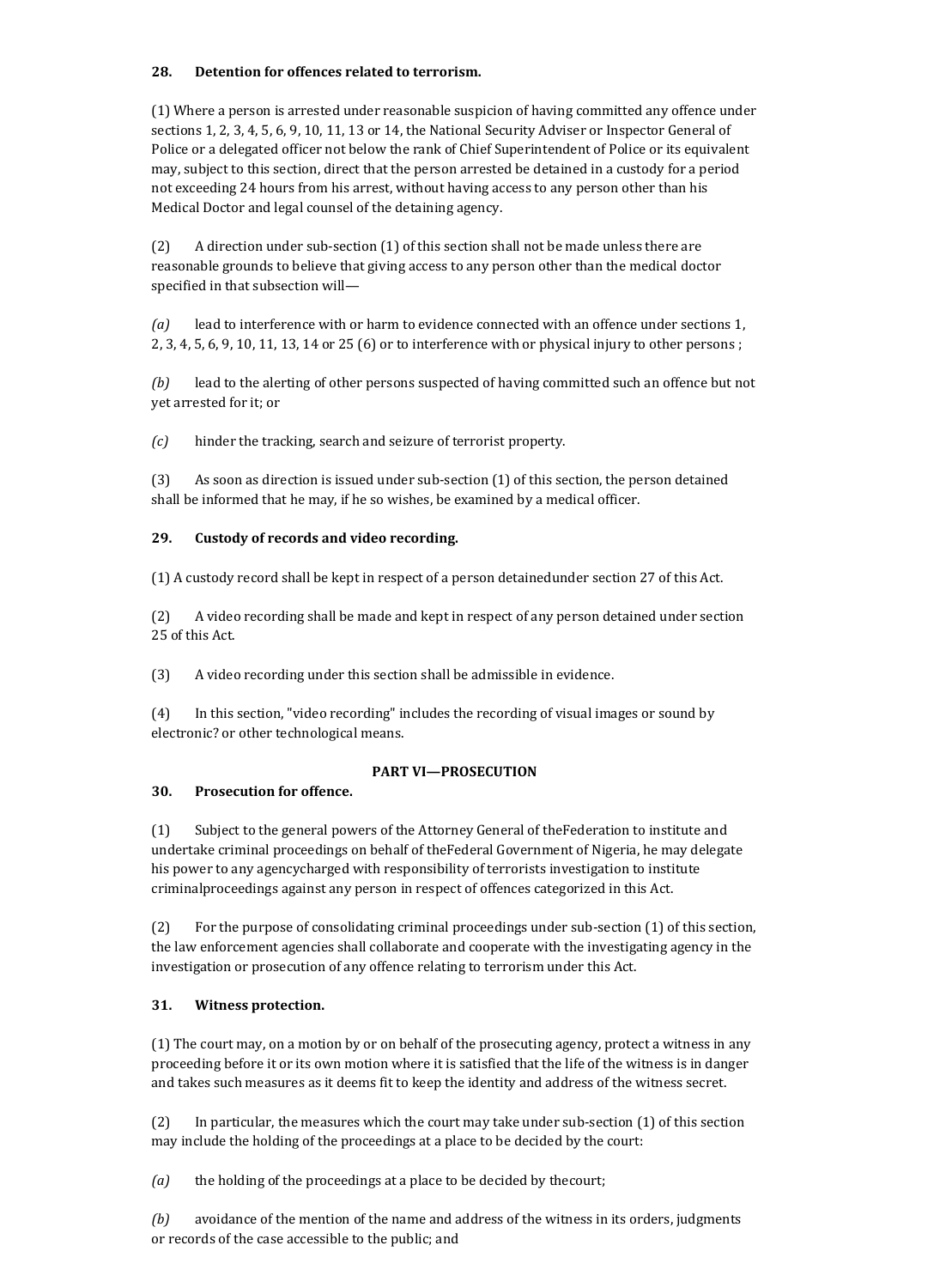*(c)* issuing of a direction for securing that the identity and address of the witness are not disclosed; and

*(d)* a decision that it is in the public interest to order that all or any of the proceeding pending before such -a court shall not be published in any manner.

(3) The court may, on motion by or on behalf of the prosecuting agency, in the interest of public safety or order, exclude from proceedings institutedfor any offence under this Bill any person other than the parties and their legal representatives.

(4) A person who contravenes an order made under this section commits an offence under this Act.

**32. Jurisdiction.**

(1) The Federal High Court shall have the sole jurisdiction to try an offence and impose the penalties specified in this Act.

(2)The court before which a person is convicted of an offence under this Act may, in addition to any penalty imposed by the court, order the forfeiture of:

*(a)* the victim is a citizen of Nigeria or has a link with Nigeria or is dealing with or on behalf of the Government of Nigeria;

*(b)* the alleged offender is in Nigeria; or

*(c)* the alleged offender is in Nigeria and Nigeria does not extradite him.

(2) The Federal High Court shall have:

*(a)* jurisdiction to impose any penalty provided for an offence under this Act provided that the penalty for an offence does not exceed 20 years;

*(b)* power to order sentences imposed under this Act to be served consecutively provided that the term of such sentences does not, in the aggregate exceed 30 years.

(3) Notwithstanding sub-section (1) of this section, the penalty incurred by a person convicted of an offence under this Act may be reduced in such manner as the court thinks just where that person has, before any proceeding, made possible or facilitated the identification of the other accused persons or who, after the commencement of proceedings, has made possible or facilitated the arrest of such persons.

#### **33. Penalties.**

(1) Subject to subsection (3) of this section a person who commits Penalties,an offence under this Act is liable on conviction—

*(a)* in the case of an offence under sections 1 and 10 of this Act, to life imprisonment or to a fine of not less than 150 million Naira or both;

*(b)* in the case of an offence under sections 2, 3, 4, 5, 8, 9, 12 and 14 to an imprisonment for a term of not less than 3 years and not exceeding 20 years ;

*(c)* in the case of an offence under sections 6 and 7, to an imprisonment for a term of not less than 2 years and not exceeding 15 years ;

*(d)* in the case of an offence under sections 25 and 29 to a fine not exceeding N1,000,000.00 or an imprisonment for a term not exceeding 5 years or both ; and

*(e)* where death results from any terrorist act, the penalty shall be life imprisonment.

(2) The court before which a person is convicted of an offence under this Act may, in addition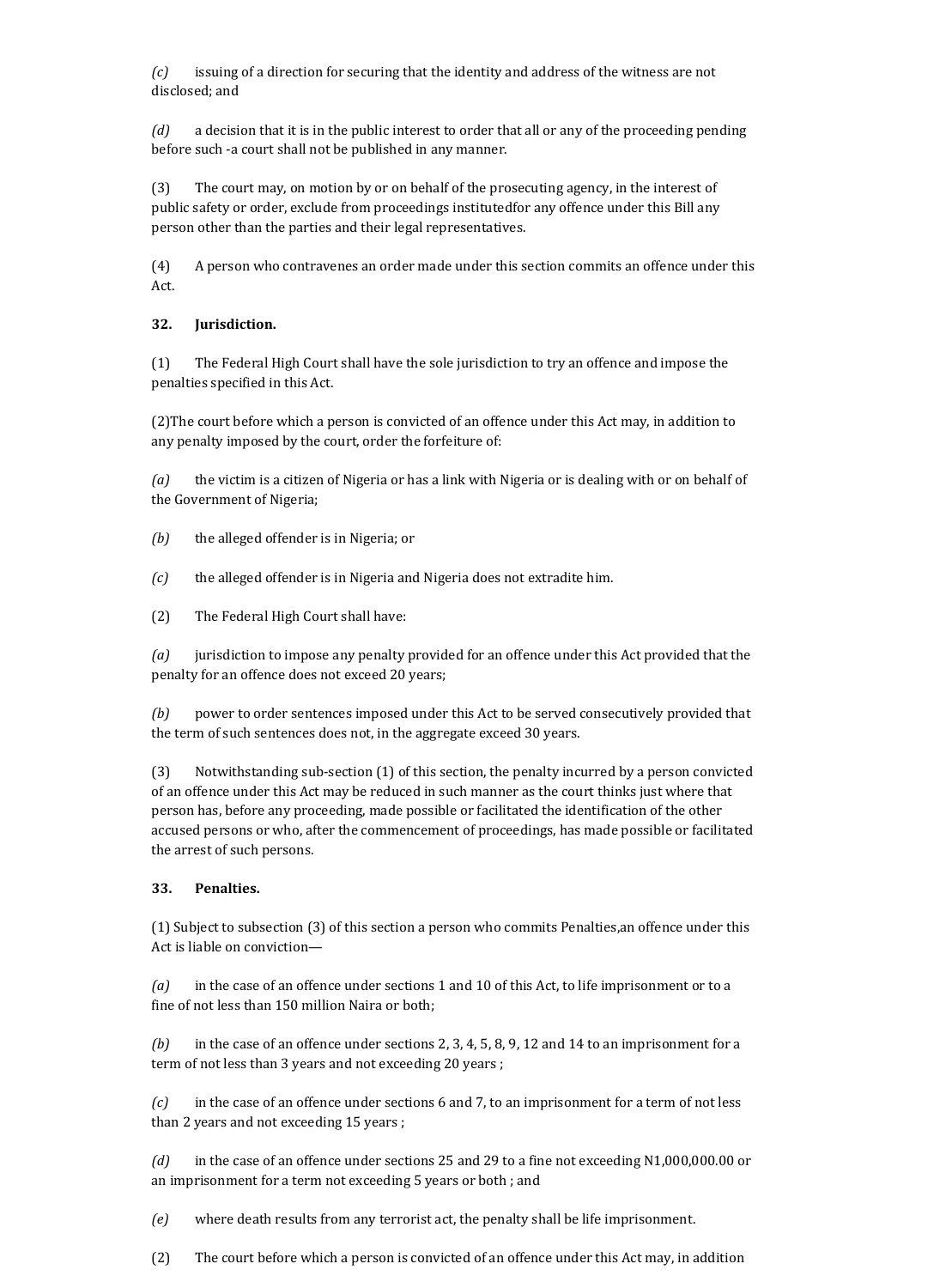to any penalty imposed by the court, order the forfeiture of.

## **34. Evidence by certificate**

Where in any proceedings for an offence under this Act, a question arises as to whether anything or substance is a weapon, a hazardous, radioactive or a harmful substance, a toxic chemical or microbial or other biological agent or toxin, a certificate purporting to be signed by an appropriate authority to the effect that the thing or substance described in the certificate is a weapon, hazardous, radioactive or harmful substance, a toxic chemical or other biological agent or toxic, shall be admissible in evidence.

## PART VII—CHARITIES

# **35. Refusal of application for registration and the revocation of charities linked to terrorist groups.**

(1) The Registrar General of the Corporate Affairs Commission responsible for the registration of charities/organization may sign a certificate refusing or revoking registration of charity based on security or criminal intelligence reports, where there are reasonable grounds to believe that an applicant for registration as a registered charity has made, is making or is likely to make available any resources, directly or indirectly, to a terrorist group.

(2) A copy of the signed certificate shall be served on the applicant or the registered charity, personally or by registered letter sent to its last known address, with a copy of the certificate.

(3) The certificate or any matter arising out of it shall not be subject to review or be reinstated, prohibited, removed, set aside or otherwise dealt with, except in accordance with this section.

(4) Within 60 days of receipt of the copy of the notice under sub-section (1), the applicant or the registered charity may make an application to the Federal High Court.

(5) Upon the filing of an application under subsection (4), a judge of that court shall:

*(a)*examine the security or criminal or intelligence reports, considered by the Registrar General of the Corporate Affairs Commission before signingthe certificate and hear any evidence or information that may be presented by or on behalf of the Minister;

*(b)* provide the applicant or the registered charity with a statement summarizing the information available to the judge so as to enable the applicant or the registered charity to be reasonably informed of the circumstances giving rise to the certificate, without disclosing any information the disclosure of which would in the judge's opinion, be prejudicial to national security or endanger the safety of any person;

*(c)* provide the applicant or registered charity with a reasonable opportunity to be heard; and

*(d)* determine whether the certificate is reasonable on the basis of all the information available to the judge or not.

(6) Where the judge determines, under sub-section (5) that the certificate is reasonable or if no application is brought upon the expiry of 60 days from the date of service of the notice, the Registrar General of the Corporate Affairs Commission shall cause the certificate to be published in the official Gazette.

A certificate determined to be reasonable under sub-section (5), shall be deemed for all purposes to be sufficient grounds for the refusal of the application for registration of the charity or the revocation of the registration of the charity referred to in the certificate.

(8) Where the Judge determines the revocation order certificate is not reasonable, he shall order the registration orcontinued registration of the charity.

## PART VIII—MISCELLANEOUS POWERS

## **36. Provision of information relating to passengers of vessels and aircraft and persons.**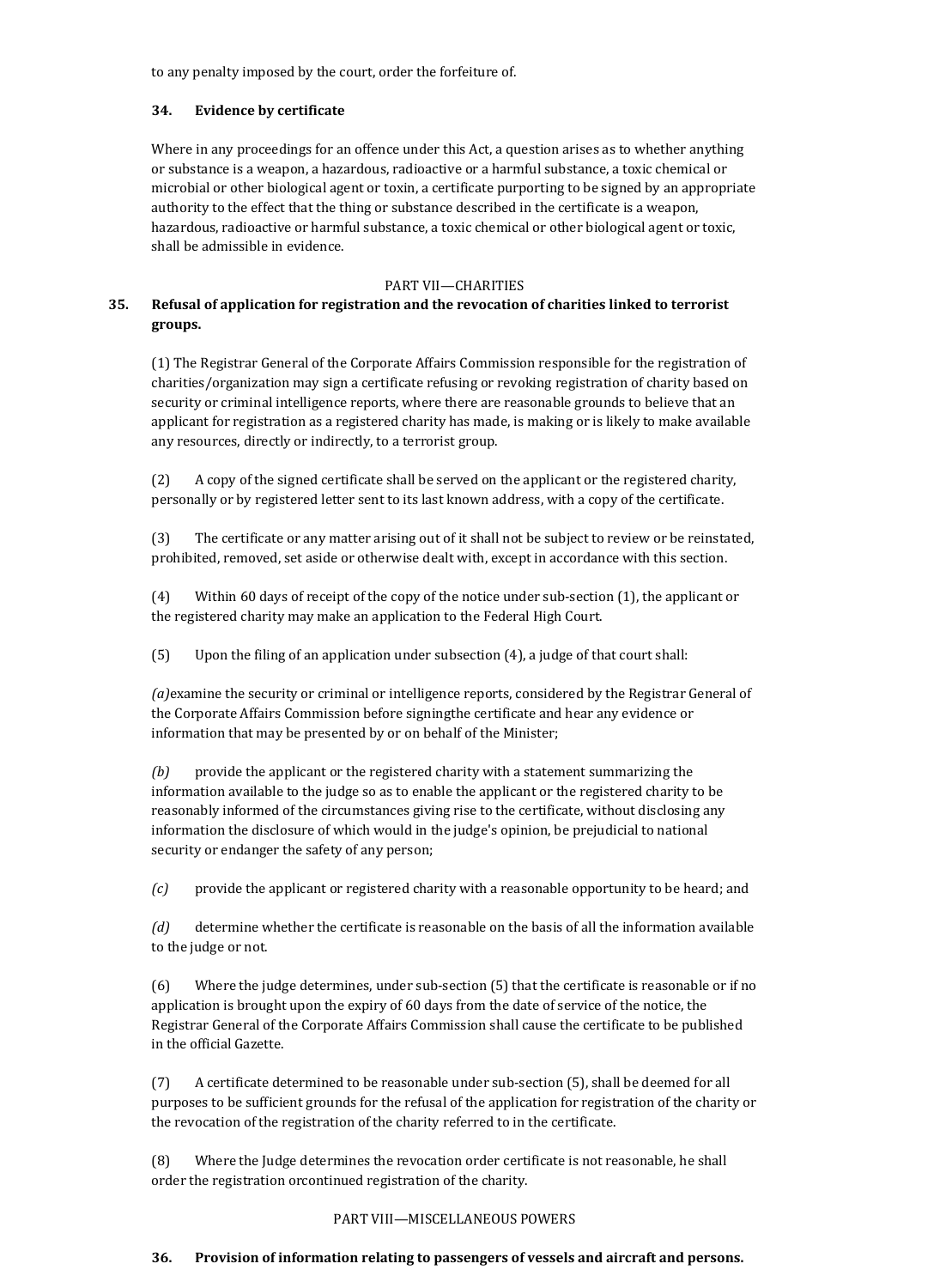(1) The—

*(a)* operator of an aircraft or master of a vessel, departing from Nigeria; or

*(b)* operator of an aircraft or master of a vessel registered in Nigeria departing from any point outside Nigeria may subject to regulations made under sub-section (5), of this section provide :

*(i)* to the National Security Adviser or the Inspector General of Police any information in his possession, relating to persons on board, or expected to be on board, the aircraft or vessel, as the case may be ; or

*(ii)* to the competent authority in a foreign State, any information in his possession, relating to persons on board, or expected to be on board, the aircraft or vessel, as the case may be.

(2) The Minister of Internal Affairs may, subject to regulations made under sub-section (5) where this mutual assistance provide to the competent authority in a foreign State any information in his possession relating to persons entering or leaving Nigeria by land.

(3) No information provided to the National Security Adviser or the Inspector General of Police under sub-section (1) shall be used or disclosed by the National Security Adviser or Inspector-General of Police except for the purpose of protecting national security or public safety.

(4) The Minister of Justice and Attorney General may make regulations generally to give effect to the purposes of this section, including regulations:

- *(a)* Respecting the types or classes of information that may be provided under this section; and
- *(b)* Specifying the foreign States to which the information may be provided.

## **37. Power to prevent entry and order the removal of persons.**

(1) The Minister of Internal Affairs' or other authorized officerunder the laws relating to Immigration shall not grant an endorsement orother authority permitting a person to enter Nigeria if he has reasonablegrounds to believe that the person has been, is or will be involved in thecommission of a terrorist act.

(2) In the event of the person with respect to whom sub-section (1) applies being already in Nigeria, the Minister of Justice or other authorized officer under the laws relating to immigration shall issue an order for the arrest, detention and removal of the person from Nigeria. (3) A person with respect to whom an order stated in sub-section (2) is made shall be extradited out of Nigeria and shall, so long as the order is in force, remain out of Nigeria. (4) A person with respect to whom an order stated in sub-section (2) is made may be detained in such manner as may be directed by the Comptroller-General of Immigration Services or Minister of Internal Affairs and may be placed on a vessel or aircraft leaving Nigeria.

## **38. Power to refuse refugee application.**

The Minister of Internal Affairs may, having regard to the interestsof national security and public safety, refuse the application of any personapplying for status as a refugee, if he has reasonable grounds to believe thatthe applicant has committed a terrorist act or is involved in the commission ofa terrorist act.

## **39. Regulations.**

(1) The Attorney General may, for the purpose of this Act, make Regulations,such reasonable regulations as he thinks fit providing for—

*(a)* the types of financial or other related services which may not be provided to proscribed organisations; and

*(b)* the record of custody and video recording of suspects apprehended under this Act.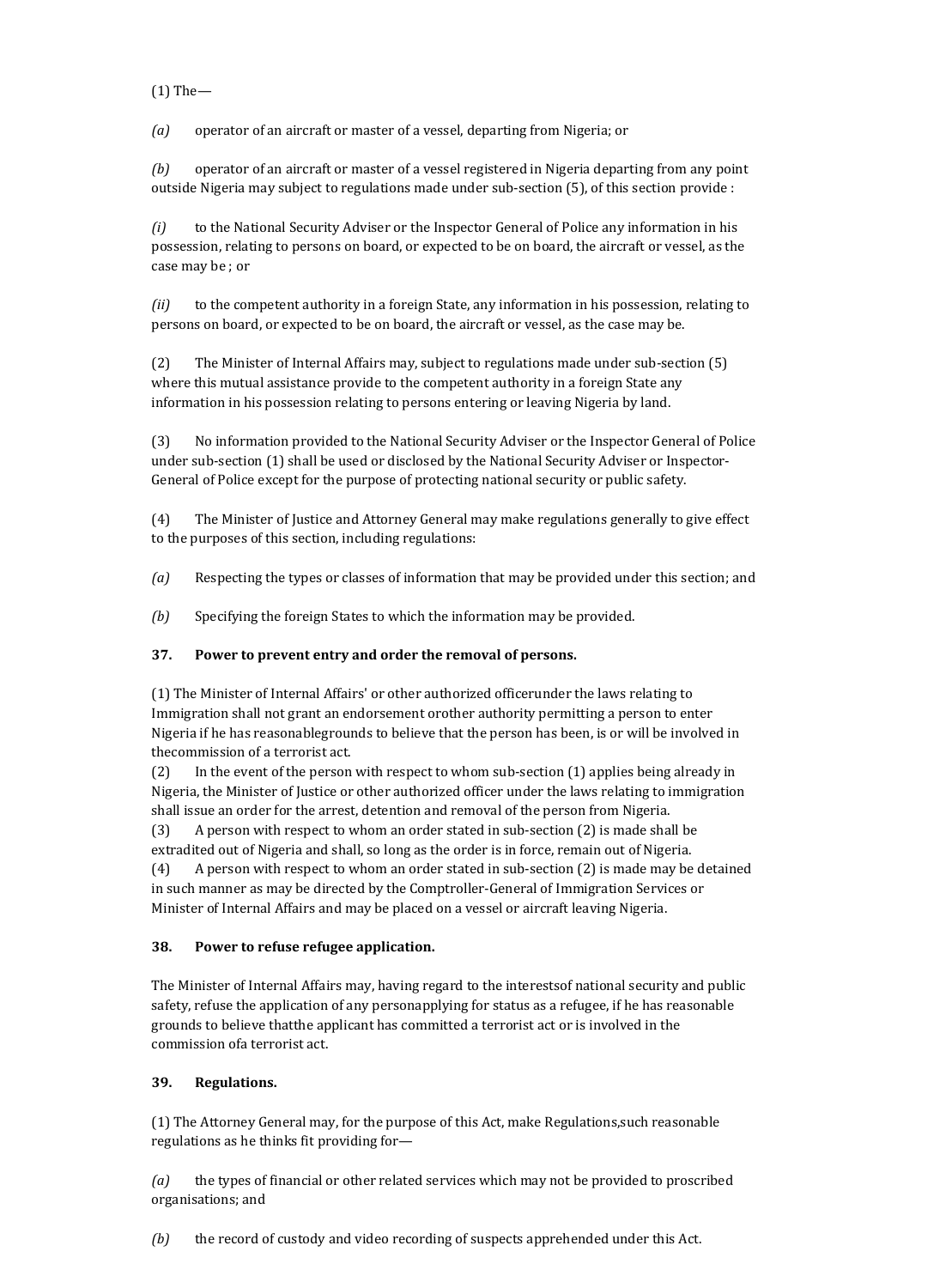#### **40. Interpretation.**

In this Act— Interpretation.

*"act of terrorism"*means any act specified in section 1 of this Act;

*"bank"*has the same meaning as in Banks and other Financial Institutions Act and includes a person:

*(a)* engaged in deposit-taking business and authorized to do so under the Banks and Other Financial Institutions Act; and

*(b)* who carries on any business or activity regulated by the Central Bank of Nigeria;

*"cash dealer"*means a person authorized under the Foreign (Monitoring and Miscellaneous Provisions) Exchange Act to carry on the business of foreign exchange dealer or money changer;

*"counter terrorism convention"* refers to any of the following conventions when it is ratified—

*(a)* Convention on Prevention and Punishment of Crimes Against Internationally protected Persons;

- *(b)* International Convention Against the Taking of Hostages;
- *(c)* International Convention for the Suppression of Terrorist Bombing;
- *(d)* Convention Against Terrorist Financing;
- *(e)* Convention on Offences and Certain Other Acts Committed on Board Aircraft;

*(f)* Convention for the Suppression of the Unlawful Seizures of Aircraft;

*(g)* Convention for the Suppression of Unlawful Acts Against the Safety of Civil Aviation;

*(h)* Protocol for the Suppression of Unlawful Acts of Violence at Airports Serving International Civil Aviation;

*(i)* Convention on the Making of Plastic Explosive for the purpose of Detection;

*(j)* Convention for the Suppression of Unlawful Acts against the safety of Maritime Navigation;

*(k)* Protocol for the Suppression of Unlawful Acts against Fixed Platforms located on the Continental Shelf;

*(l)* Convention on the Physical Protection of Nuclear Material, whenever they are duly ratified; and

*(m)* or such other convention assented by the Nigeria Government;

*"National Security Adviser"* means The National Security Adviser to the President of the Federal Republic of Nigeria or any delegated Officer by him;

*"Director-General"* means the Director of the State Security Service;

*"Financial Institution"* means any institution or person regulated by any of the enactments specified in the Schedule to this Act;

*"Government"* means the Government of the Federal Republic Nigeria or any State within Nigeria ;

*"Inspection General of Police"* means The Inspector General of Police of Nigeria or any delegated Officer by him;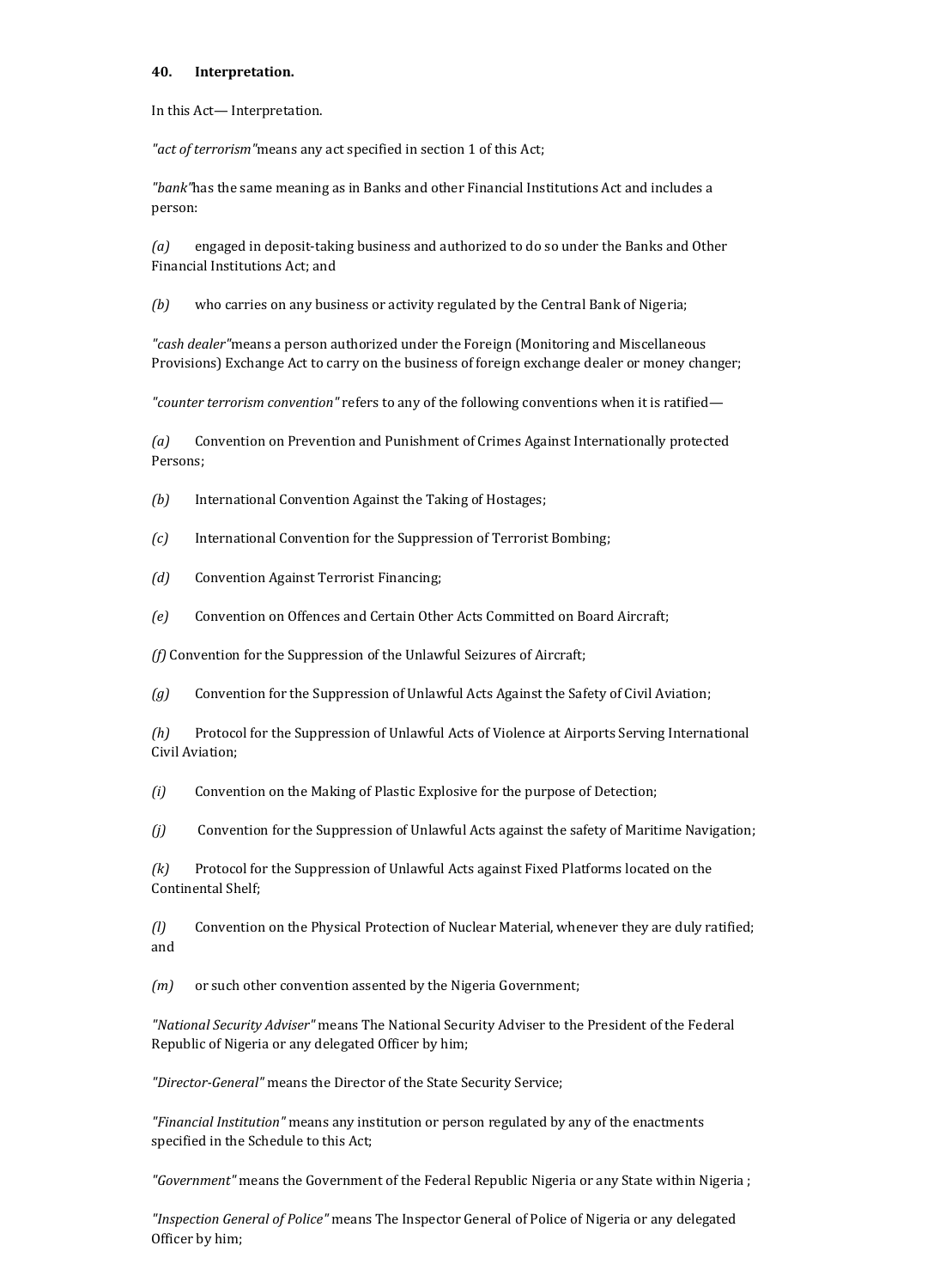*"law enforcement agency"* means the:

- *(a)* Nigeria Police Force;
- *(b)* Department of State Security Services;
- *(c)* Economic and Financial Crimes Commission;
- *(d)* National Agency for the Prohibition of Traffic in Persons;
- *(e)* National Drug Law Enforcement Agency;
- *(f)*National Intelligence Agency;
- *(g)* Nigeria Customs Service;
- *(h)* Nigeria Immigration Service;

*(i)*Defence Intelligence Agency;

*(j)*Nigeria Security and Civil Defence Corps (NSCDC); and

*(k)*Any other agency empowered by an Act of the National Assembly;

*"President"* means the President of the Federal Republic of Nigeria;

*"proceeds of terrorism"* means any property derived or obtained from the commission of any terrorist act or acquired through funds traceable to a terrorist act and includes funds irrespective of the person in whose names such proceeds are standing or in whose possession they are found ;

*"proscribed organization"* —

*(a)* Means an organization which has been declared to be a proscribed organization under section 2 of this Act, and

*(b)* Includes a group which has been declared to be an international terrorist group under section 9 of this Act;

traceable to a terrorist act and includes funds irrespective of the person in whose names such proceeds are standing or in whose possession they are found :

*"prosecuting agency"* means the:

- *(a)* Nigeria Police Force;
- *(b)* Economic and Financial Crimes Commission; and
- *(c)* Department of State Security Services;

*"terrorist"* means any person involved in the offences under Sections 1 to 14 of this Act and includes his sponsor;

*"terrorist investigation"* means an investigation of:

*(a)* the commission, preparation or instigation of an act of terrorism or any other offence under this Act;

*(b)* any act or omission reasonably suspected to have been done in furtherance of an act of terrorism or any other offence under this Act; and

*(c)* the resources of a proscribed organization; *"terrorist property"* means a property which—

- *(a)* has been, is being or is likely to be used for any act of terrorism;
- *(b)* has been, is being or is likely to be used by a proscribed organization;
- *(c)* is the proceeds of an act of terrorism; or
- *(d)* is provided or collected for the pursuit of, or in connection with, an act of terrorism;

*"Trustee"* has the same meaning as in the Trustees Act and Companies and Allied Matters Act.

#### **41. Citation**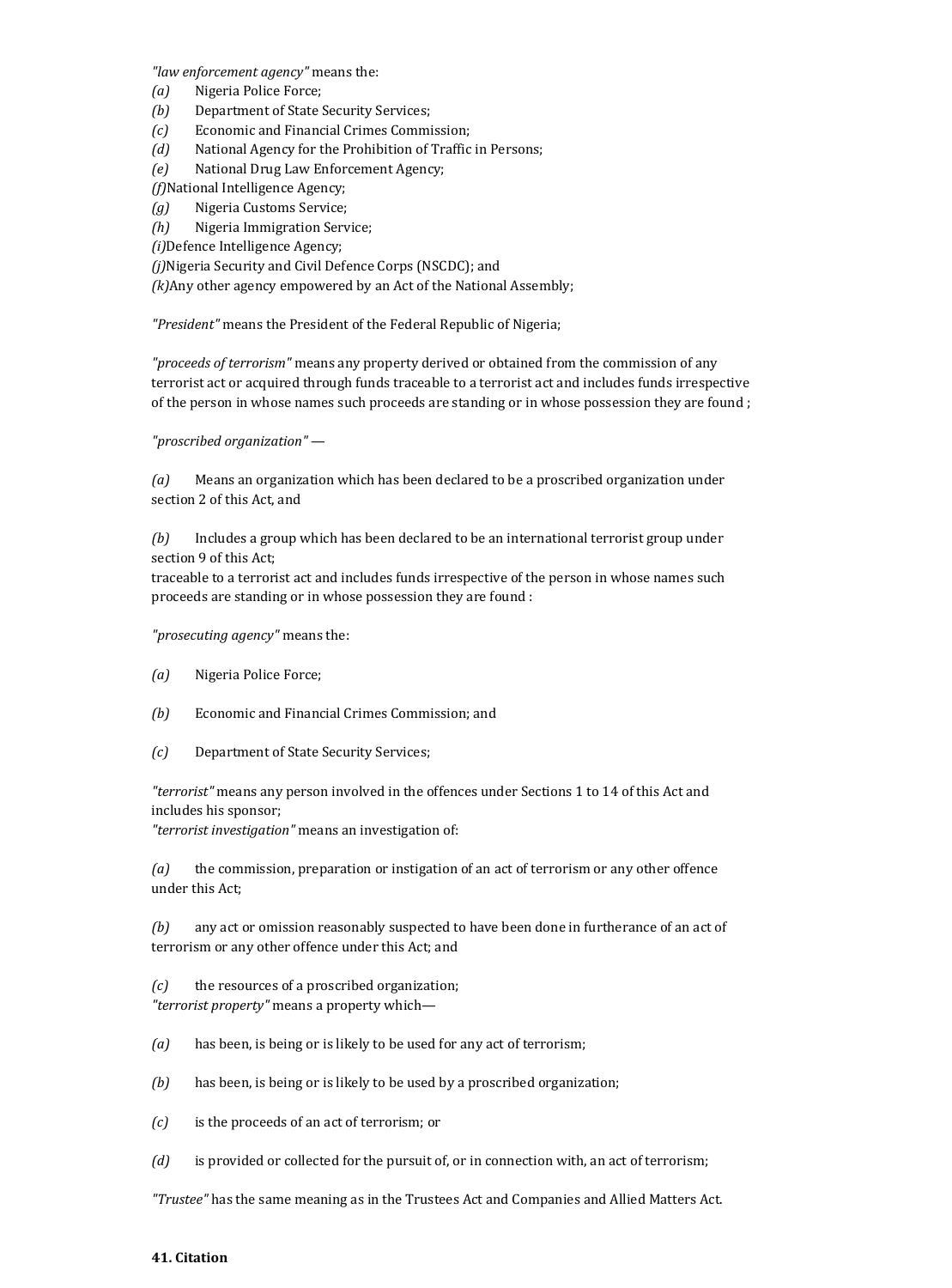This Act may be cited as the Terrorism (Prevention) Act, 2011.

## SCHEDULESection 10*(a)*

- 1. Banks and other Financial Institutions Act (as amended).
- 2. Economic and Financial Crimes Commission (Establishment, etc.) Act, 2004.
- 
- 3. Insurance Act 2003.<br>4. National Insurance C 4. National Insurance Commission Act.
- 5. Securities and Exchange Commission Act.
- 6. Money Laundering (Prohibition) Act.
- 7. Companies and Allied Matters Act, 1990.
- 8. Central Bank of Nigeria Act, 1990.
- 9. National Security Agencies Act 1986.
- 10. Any other subsequent relevant enactment of the National Assembly.
- 11. All ratified International Conventions and Protocols.

I certify, in accordance with Section 2 (1) of the Acts Authentication Act, Cap. A2, Laws of the Federation of Nigeria 2004, that this is a true copy of the Bill passed by both Houses of the National Assembly.

> SALISU ABUBAKAR MAIKASUWA, mni Clerk to the National Assembly 2ndDay of June, 2011.

## **EXPLANATORY MEMORANDUM**

This Act provides for measures for the prevention, prohibition and combating of acts of terrorism, the financing of terrorism in Nigeria and for the effective implementation of the Convention on the Prevention and Combating of Terrorism and the Convention on the Suppression of the Financing of Terrorism.

It also prescribes penalties for violating any of its provisions.

## **SCHEDULE TO THE FEDERAL CAPITAL TERRITORY ABUJA AREA COURTS (REPEAL AND ENACTMENT) BILL, 2010**

| (1)            | (2)         | $(3)$           | (4)             | (5)             |
|----------------|-------------|-----------------|-----------------|-----------------|
| Short Title of | Long Title  | Summary of the  | Date            | Date Passed by  |
| the Bill       | of the Bill | Contents of the | passed          | the House of    |
|                |             | Bill            | by the          | Representatives |
|                |             |                 | Senate          |                 |
|                |             |                 |                 |                 |
| Terrorism      | An Act to   | This Bill seeks | 1 <sup>st</sup> | 1st June, 2011. |
| (Prevention)   | make        | to provide for  | June,           |                 |
| Bill, 2011     | provisions  | measures for    | 2011.           |                 |
|                | for and     | the prevention, |                 |                 |
|                | offences    | prohibition and |                 |                 |
|                | relating to | combating of    |                 |                 |
|                | conduct     | acts of         |                 |                 |
|                | carried     | terrorism, the  |                 |                 |
|                | out or      | financing of    |                 |                 |
|                | purposes    | terrorism in    |                 |                 |
|                | connected   | Nigeria and for |                 |                 |
|                | with        | the effective   |                 |                 |
|                | terrorism   | implementation  |                 |                 |
|                |             | of the          |                 |                 |
|                |             | Convention on   |                 |                 |
|                |             | the Prevention  |                 |                 |
|                |             | and Combating   |                 |                 |
|                |             | of Terrorism    |                 |                 |